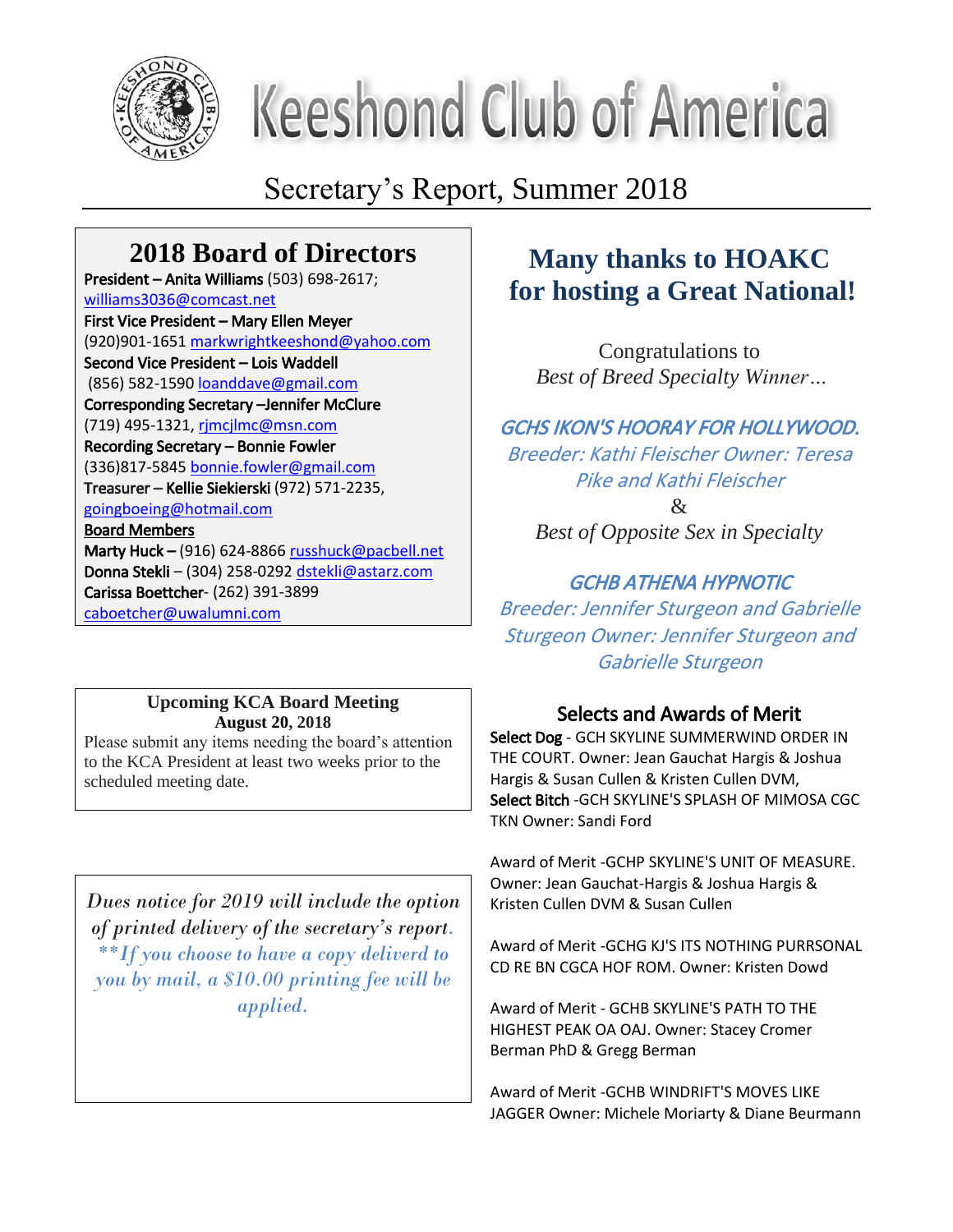Award of Merit -GCH SKYLINE SUMMERWIND ONE GIANT LEAP Owner: Jean Gauchat Hargis, Joshua Hargis, Donna Smith

Award of Merit -GCHS TRUMPET'S GIMME BACK MY BULLETS Owner: Beth Blankenship

Award of Merit -CH WINDRIFT'S LET'S GET PURRSONAL Owner: Edward & Julie Lasek

Award of Merit -GCH TRUMPET'S TEARDROPS ON MY GUITAR Owner: Beth Blankenship

Award of Merit -GCHB ADONAI'S DRAWN FROM THE WATER Owner: Melinda Hughes

Award of Merit -GCH INDYKEES HURRYIN' HOOSIER. Owner: Pamela L Hildebrand

Winners Dog - WINDRIFT'S LIVING THE DREAM. Breeder: Joanne Reed. Owner: Fred & Judy Hirsch

Winners Bitch/BOW -TRUMPET'S CHASING PAVEMENTS. Breeder: Beth Blankenship. Owner: Bonnie and Rob Fowler

Best In Futurity -TRUMPET'S SQUEEZE BOX. Breeder: Beth Blankenship. Owner: Beth Blankenship, Best Opposite In Futurity - TRUMPET'S I WRITE THE SONGS. Breeder: Beth Blankenship. Owner: Valerie & Ken Zagacki

Best in Maturity - GCH SKYLINE'S SPLASH OF MIMOSA CGC TKN. Breeder: Kristen Cullen DVM and Susan Cullen. Owner: Sandi Ford Best Opposite in Maturity - WINDRIFT'S LIVING THE DREAM. Breeder: Joanne Reed. Owner: Fred & Judy Hirsch

Best Junior Handler:

Briana Killingsworth

Obedience HIT -GCH WYNDSPELL SPRING FLING CDX Owner: Marion Crain

Obedience High Combined CH OTCH Wyndspell Live Wire UDX RE Owned By: Marion Crain

Rally High Combined GCH DAIMLER'S PURPLE PASSION UD RA. NP29151602. 5/20/2011. Breeder: Diane and Laura

Benz. Owner: Julie Miller, 2358 350th Street, Latham, IL 62543.

Agility High In Trial - MACH2 Keepsake He'll Blow You Away MXC MJC MFB TQX T2B CAA Owned By: Beth Godwin

All conformation, obedience and rally results are listed at this link: https://www.championdogevents.com/keeshondnational-and-specialty

#### **Winner of the Top Keeshond Event:**

GCH Skyline Summerwind Order In The Court. Owner: Jean Gauchat Hargis & Joshua Hargis & Susan Cullen & Kristen Cullen DVM

#### TKE Runners up

GCHS CH Ikon's Hooray For Hollywood HOF Owned By: Teresa Pike & Kathi Fleischer Bred By: Kathi Fleischer

GCHG CH Traleigh Tenacity HOF Owned By: Traci Wasser Bred By: Traci Wasser

GCHB Skyline's Path To The Highest Peak OA OAJ. Owner: Stacey Cromer Berman PhD & Gregg Berman

## **Annual Awards:**

Highest Ranking Member-Owned Keeshond in Obedience & Highest Ranking Member-Owned Keeshond in Obedience that is also a Champion of Record:

CH OTCH Keesbrook's Diamond Jubilee UDX4 OGM Owned By: Marion Crain

Highest Ranking Member-Owned Keeshond in Agility & Highest Ranking Member-Owned Keeshond in Agility that is also a Champion of Record: GCH CH MACH10 Parkees Perpetual Motion At Shoreline CDX RAE MXG3 PDS MJS4 PJD MFG TQX T2B4 Owned By: Patricia Voyles, Tawn Sinclair & Eileen Parr

Top Junior Handler:

Briana Killingsworth

Best In Show Winners of 2017

- 2 GCHS Shainakees Faith in Song at SouthCar HOF
- 1 CH Allante Polar Star First on Front Street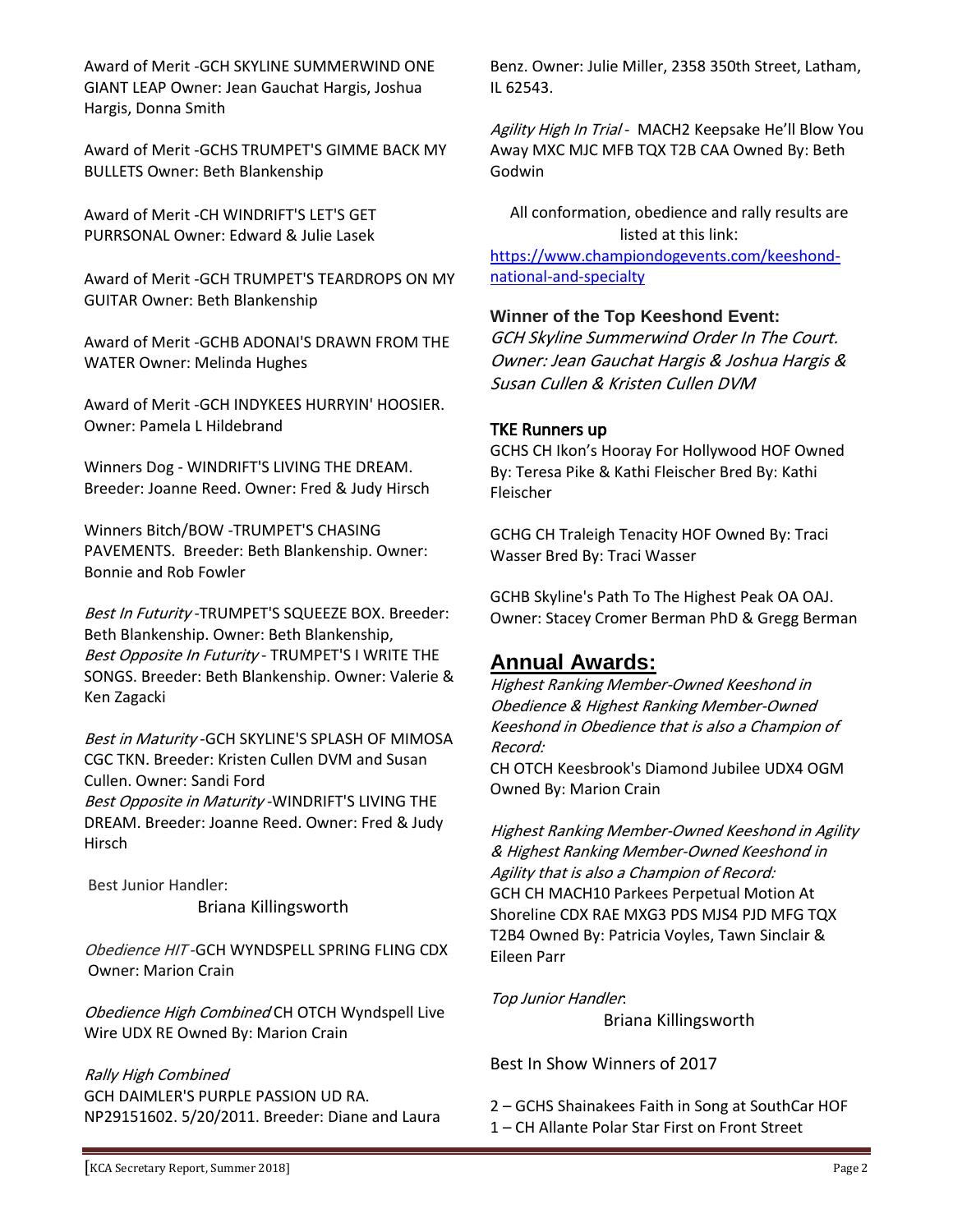Top Winning Member-Owned Show Bitch: GCHS CH Shainakees Faith In Song at SouthCar Owned By: Lynne Hewitt & Rev. Ruthann Siebert

Top Winning Member-Owned Show Dog: GCHS CH Bearpaws Bonnyvale Rebel HOF Owned By: Marcy L Zingler & Suzanne H Hampton

Member-Owned Top Keeshond Opposite Sex: GCHS KJ's McDreamy CGC HOF Owned By: Kristen Dowd

Member-Owned Top Keeshond: GCHS Shainakees Faith In Song at SouthCar Owned By: Lynne Hewitt & Rev. Ruthann Siebert

\*\*Top Member-Owned, Owner Handler: GCHB ADONAI'S DRAWN FROM THE WATER Owner handler: Melinda Hughes -This is a new recognition as of 2017

## Register of Merit

(Requirements for the ROM: Sire 13 Champions; Dam 7)

New ROM Sire is: GCH CH Ashbrook Mr. Chairman Owner: Si Moss

New ROM DAM is: CH Covenant's Heavenly Harmony, CGC, ROM Owner: Anita Houchins CH Vandy's Fakir, DC, ROM Owner: Carole Henry CH Trumpet's Fire Inside ROM Owner: Beth Blankenship

#### Register of Merit Excellent

(Requirements: Sire 29 Champions; Dam 10 Champions) ROMX Dam is: GCH KJ's Dream Date, CGC, RN, HOF, ROMX Owner: Kristen Dowd

## Hall of Fame

Agility - (Keeshond must have become an AKC MACH 2.)

MACH2 Keepsake He'll Blow You Away MXC MJC MFB TQX T2B CAA Owned By: Beth Godwin Bred By: Margaret Bissell

MACH2 Duncan MXS MJS MXP MJP2 MJPB OF T2B Owned By: Jessica Houghton & Francis Kelly

CH MACH2 Shoreline's Way Too Tuff CDX BN RAE2 MXC MJC XF T2B3 CGC TKI Owned By: Robyn & Blain McNutt & Tawn Sinclair Bred By: Tawn Sinclair

MACH2 Keepsake Hot As A Pistol MXB2 MJS2 MXP XF T2B CAX2 Owned By: Mary Kay Keenan Bred By: Margaret Bissell

Obedience (Keeshond must have a UD with 100 points calculated using the Blanche Saunders point System (1/2 of those points must be earned at all breed shows). An OTCH and OMI are automatic Hall of Fames.)

GCH KJ's Livin Large UD RA MX MXJ OF Owned By: Beth Strick & Kristen Dowd Bred By: Kristen Dowd

Conformation: (For a bitch to obtain her HOF, she must have earned 40 HOF points and 200 Phillips points or a Silver Grand Championship with 20 HOF points and 200 Phillips points. For a male to achieve a Hall of Fame, he must have earned 125 HOF points and 1000 Phillips points or a Gold Grand Championship and 75 HOF points and 1000 Phillips points.)

#### The following bitches achieved that goal in 2017

GCHS CH Shainakees Faith In Song at SouthCar Owned By: Lynne Hewitt & Rev. Ruthann Seibert Bred By: Rev. Ruthann Seibert & Suzette LeFebvre

The following males achieved that goal in 2017.

GCHS CH Ikon's Hooray For Hollywood HOF Owned By: Teresa Pike & Kathi Fleischer Bred By: Kathi Fleischer

GCHS CH KJ's McDreamy CGC HOF Owned By: Kristen Dowd Bred By: Kristen Dowd

GCHG CH Traleigh Tenacity HOF Owned By: Traci Wasser Bred By: Traci Wasser

GCHS CH Bearpaws Bonnyvale Rebel HOF Owned By: Marcy L Zingler & Suzanne H Hampton Bred By: D. Bosch, P. Stroud, B. Fowler, D. Smith

GCHB CH Windrift's Moves Like Jagger HOF Owned By: Michele Moriarty & Diane Beurmann Bred By: Joanne Reed

## Congratulations to all our KCA award and title winners!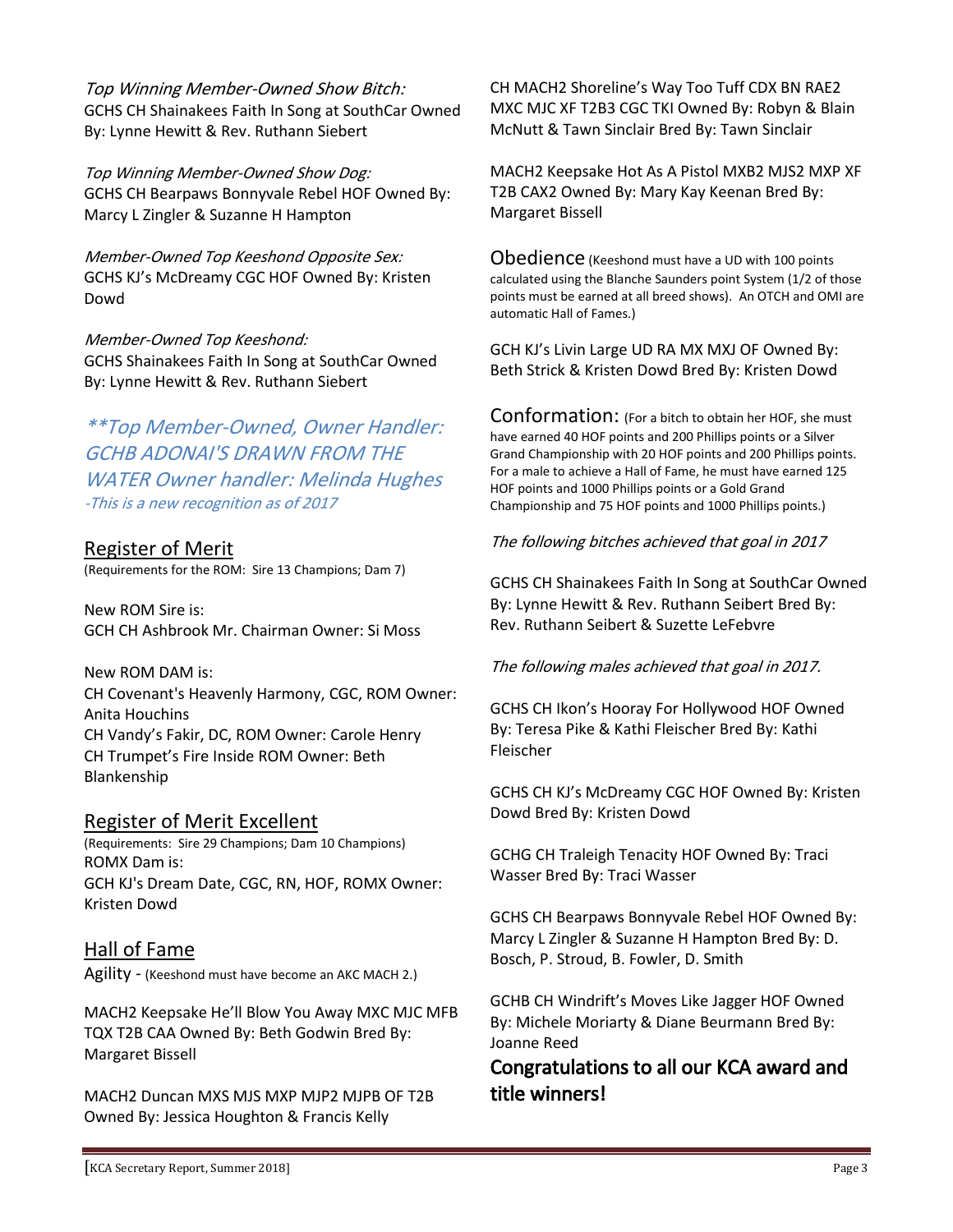#### 25th Anniversary

Diane Benz Terry Benz Beth Blankenship Lila Dann Leighanne Dauro Fran D'Amico Patricia Ferguson Joann Hoffpauir Ellen Kramer Stephen James Sandra Lambright Doreen Marsh Irene Maxwell Irene Munson Charlotte Richards Gail Riches Pat Shuler Cindy Turnbull Suzanne Vessella Rosemary Vessella Lois Waddell Dave Waddell Margareta E Williamson

#### Legacy Awards

Darlene Bosch Jan Corrington Susan Cullen Janit Johnson Joan Magliozzi Tawn Sinclair Holly Wisner

## \*\*\*A letter from Carolyn Schaldecker…

July 3, 2018

Keeshond Club of America Inc Board and Members Dear KCA Board and Members, I would like to send another sincere thank you to KCA for giving me the opportunity to be one of the judges for the 2018 KCA National Specialty. It was truly an honor and delight. I will admit that I was incredibly nervous the week prior to this assignment as it was very important to me to do the job well. That does not mean I could make everyone happy with a ribbon. Once I was there, it was like coming home again. So many beautiful

exhibits. I was again humbled and honored to have such a lovely entry overall. I would like to provide some thoughts, post National, reflecting upon my assignment of judging class bitches and intersex. The bitches have gotten very consistent in size, without as many extremes as there used to be with bigger girls and the very little ones. The girls overall, "looked like girls", which was very nice to see. Eyes are still a little on the round side but getting better at heading toward a nice almond shape. Coat texture was good overall and color was pretty and clean. We need to stay cognizant of the phrase in our standard that says "dramatically marked" coat as the colors are starting to blend together and become faded. I was surprised to see so many level and off bites. In my last National assignment in 2010, I think I only saw two or three off bites in the entire assignment. This time there was more than just a handful and in just the bitch classes. While it is not a life-threatening or visible issue, is it necessary to allow it to become so prevalent? Where does the off bite stop? Another area that is somewhat of a pet peeve of mine, given that I participate in many performance sports that require sound structure in order for the dog to hold up over years and years of wear, is structure. Overly wide fronts, short upper arms, shoulder placement a bit too far forward and soft rears. However, in total of the entire bitch entry, I would say overall, the bitches were very nice. My Winner's Bitch was just a lovely soundly built bitch with a nice fitted coat and attitude and graceful movement. As they say, I would have been happy taking her home. Judging Best of Breed at the National was definitely on my bucket list and I was not disappointed in the entry and felt truly blessed. I think I could have pointed in almost any direction and come out with a good choice. The overall quality was rich and beautiful. You all should be very proud of your specials and the wonderful representatives of the breed they are. It is not surprising our breed is being recognized more and more in the Group and Best in Show rings. I would caution to stay aware of color and the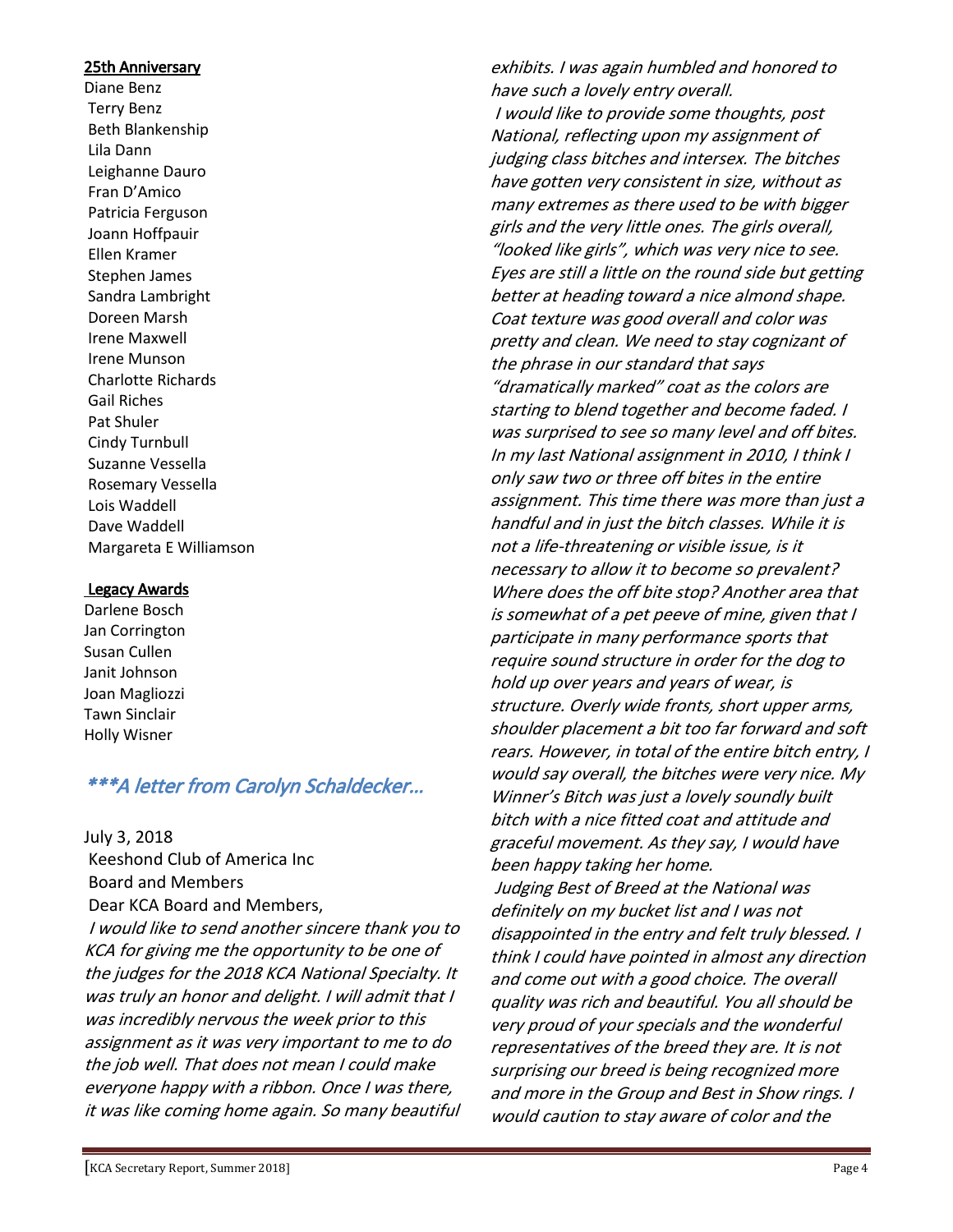phrase dramatically marked. While the light coloring is pretty, some are getting close to being washed out and/or so blended from nose to tail that the strength of markings in being lost. We need both the light and the dark in order to keep our strength of definition. I did not find an abundance of soft, dripping coats, which was very nice. Movement, overall, was good, as it should be at this level. Remember, we do not have to run with this breed to show well, if they are built well. My best of breed dog just caught my eye from his first entrance and seemed to maintain it as the judging progressed. He is a nice honest dog, with clear deep color, good substance, nice length of leg and a very lovely head. Best of Opposite could have easily been Best of Breed, I just liked the dog a bit better. She was an extremely sound and lovely bitch with style that would not quit. Again, thank you so much for this honor. It was not an experience I will soon forget. Our breed is in very good hands. Sincerely,

Carolyn Schaldecker

#### KCA Board Meeting March 10, 2018

San Antonio, TX \*Not in order of discussion.

Board Members Present: Anita Williams, Mary Ellen Meyer, Lois Waddell, Jen McClure, Bonnie Fowler, Kellie Siekierski, Mary Huck, Donna Stekli Absent: Carissa Boettcher

Call to Order: President Anita Williams called the meeting to order at 8:46. Report of President: Anita presented a New Board Member Orientation. Report of Corresponding Secretary: Jen presented two new membership applications.

Hayley Nitz, Sponsored by Beth Blankenship and Carissa Boettcher 1407 Destin Court Surfside Beach, SC 29575. Lois made a motion to publish the application. Bonnie seconded the motion. The motion was passed.

Terry Lewin, sponsored by Donna Stekli and Alecia Novak 511 Aspen Street Pittsburgh, PA 15224 Mary Ellen made a motion to publish the application. Jen seconded the motion. The motion was passed.

Report of Recording Secretary: Bonnie noted that she had not received any additions or corrections to the

minutes. Kellie made a motion to approve the minutes. Marty seconded the motion. The motion was passed. Bonnie reported that she will update the PM after this meeting and distribute by email to Board Members.

Report of Treasurer: Lois reported a balance of \$141,997.46. Marty made a motion to accept the Treasurer's Report. Mary Ellen seconded the motion. The motion was passed.

Reports of Committees 2017 National: The Board has received the financial report. A few questions remain, but KCA will receive some profit.

2018 National: Kellie reported that the Premium List is nearly ready for printing.

2019 National: Anita reported that the Agility site has been confirmed.

2020 National: Bonnie reported that the National Committee is close to presenting final hotel contract and negotiating with Rau as superintendent.

Future host clubs: Anita noted that \*\*\* no regional

clubs have committed to hosting beyond 2020. Perhaps two neighboring clubs could cohost in the future. The Board will ask for clubs to volunteer for future nationals in the CSR and a similarly worded letter will be sent to all of the regional clubs.

Unfinished Business Website: The Board will announce the launch of the website in the CSR. Bill Crum is loading data on "Membership Only" contents. Kellie and Alecia Novak have access to data on the site and will work to establish their individual responsibilities. Donna suggested that the next CSR have a prominent announcement of the launching of website. Junior Mentorship Program: Mary Ellen made a motion that we initiate the Junior Mentorship Program. Lois seconded the motion. The motion was passed.

Policy Manual wording for adding a Non-affiliated club to KCA: Lois and Mary Ellen presented the following wording describing the process of adding new rescue clubs of the KCA membership be added to the Policy Manual: Non-KCA affiliated Keeshonden rescue groups can be added

to the KCA membership list by providing the Board a resume outlining their mission, length of rescue involvement, approximate number of dogs rescued thus far, policies and fees for adoption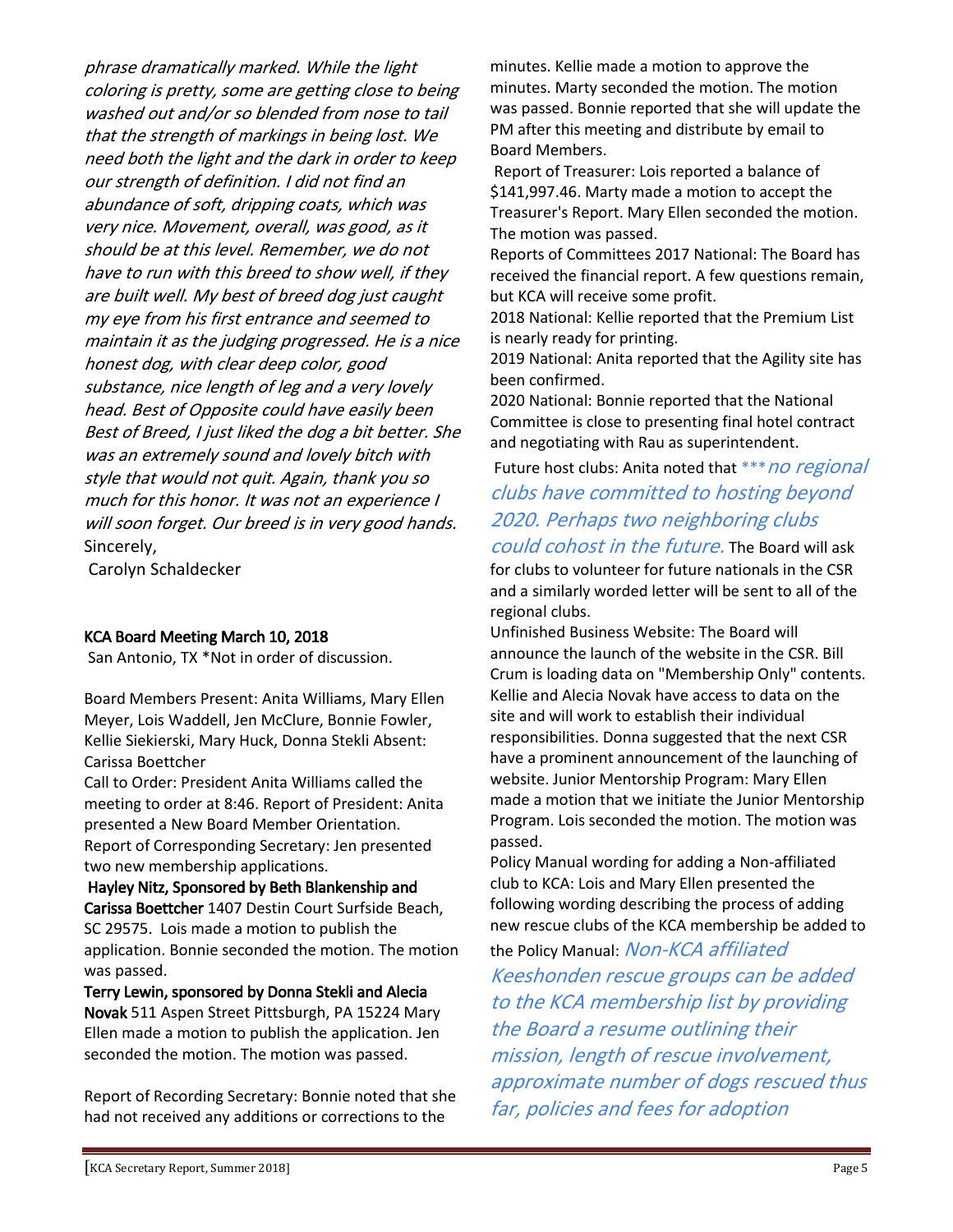(including spay and neuter policies), approximate number of members, any applicable charitable donation IRS status (not required), fund raising activities, main contact person, address, phone number, e-mail and an alternate contact with same

*info.* This information will be approved by the Board for publication in the SR in much the same way that an individual applies for membership. If there are no objections from the membership, the non-affiliated organization will be added to the annually published membership list and only be asked to update contact information on an annual basis. Should there be any objections expressed by the membership, the process will be handled in the same manner as an individual member. Bonnie made a motion to approve this for inclusion in the PM. Marty seconded the motion. The motion was passed. The Board asked Lois to prepare a similar process for adding new affiliated clubs to KCA membership.

Committee to Develop KCA Award Fund-raising Plan: Anita recapped the plight of the treasury, as the General Fund decreases yearly paying for KCA Annual Awards, Specialty Medallions, AKC Invitational Show Awards, to name a few. The Board decided that there is a real need to find additional ways to raise money for the Awards Fund. Donna made a motion to appoint a KCA Award Fund Raising Committee with Mary Ellen as chairperson along with Board members Carissa, Marty and Trophy chairperson Traci Wasser. Jen seconded the motion. The motion was passed.

Regional Club Satisfaction: The Board discussed the possibility of holding an in-person meeting in conjunction with a regional specialty. The Board took a break 10:45 AM CST and reconvened at 10:55 AM CST.

Breeders' Education: Breeder's Ed has asked for more money to discount Cornell's charge for PHPT testing at the National. KCA is already providing funding to cover vet fees and sample shipping. Jen made a motion to further support the PHPT initiative by collecting the results of KCA members testing and paying for the results to be available through OFA listing. Anita will try to get the OFA multiple submission discount of \$7.50 per test. Donna seconded the motion. The motion was passed. New Business New Officers: Jen presented the slate of New Officers as follows: President: Anita Williams

First Vice President: Mary Ellen Meyer Second Vice President: Lois Waddell Corresponding Secretary: Jennifer McClure Recording Secretary: Bonnie Fowler Treasurer: Kellie Siekierski Marty made a motion to accept the slate. Donna seconded the motion. The motion was passed. Legacy Award Nominees: Jen made a motion to establish a Legacy nomination committee chaired by Marty with Mary Ellen and other KCA members on the committee with the hope that the committee will have a list for our April conference call. Bonnie seconded the motion. The motion was passed.

Futurity/Maturity judge policy \* Because it is becoming more difficult to find people willing to serve as Futurity/Maturity judges, the board agreed to add KCA members who have been members for at least 25 years and are AKC Breeders of Merit to the list of members eligible to

judge Futurity and Maturity. Mary Ellan made the motion, Donna seconded the motion. The motion was passed. The Board took a break for lunch at 12:34 PM CST and reconvened at 1:47 PM CST. Conformation HOF criteria: The Board reviewed the current conformation HOF criteria and the number of dogs during the past five years who have attained HOF titles. The Board decided that no changes were

needed at this time.

National Judge selection process: The Board decided to poll members at the Annual Membership meeting about adding more information on the National Judges ballot listing. Members will be asked if judges' beginning year of Keeshond judging should be included alongside their states of residence and if provisional judges should be added to the list. Electronic Corresponding Secretary's Report: Jen would like to replace listing results of National and Regional specialties with a link in CSR. Jen made a motion to add a \$10 additional fee on the dues form for members who want a paper copy of the CSR. Mary Ellen seconded the motion. The motion was passed. The Board took a break at 3:35 PM CST and reconvened at 3:45 PM CST. AKC Education Summit: AKC is hosting an Education Summit for All-Breed and Parent Clubs on the day preceding the next Delegate Meeting. Anita will consult with Rick Su about attending this event.

AKC Event Operations: The Board reviewed several recent changes in its AKC policies.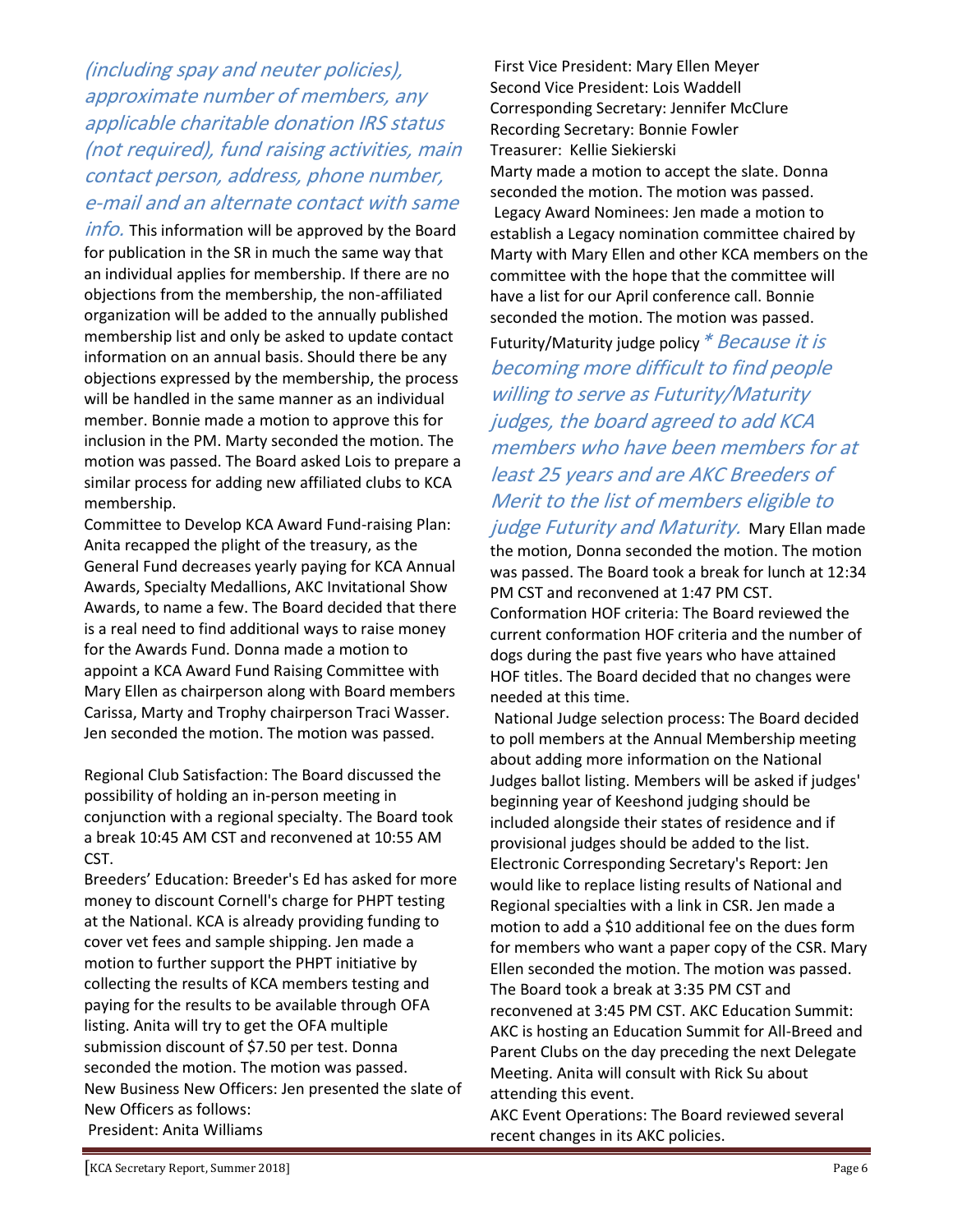Standard Revision Committee's Charge: Since the article in the CSR asking for volunteers for the Standard Revision Committee did not include a deadline date for application, a Mail Chimp will be distributed with the article and deadline of April 1st for application. Lois made a motion to charge this committee with the following: Propose new language for the Breed Standard in the 14 specific areas identified by the Standard Review Committee and those areas only. Consider input provided by membership through SurveyMonkey. Present new language to board. Once board has reviewed, secure AKC approval. Once AKC has approved, prepare documentation for vote by KCA membership. Mary Ellen seconded the motion. The motion was passed. Adjournment: Jen made a motion to adjourn the meeting. Marty seconded the motion. The motion was passed. The meeting was adjourned at 5:14 PM CST.

#### KCA Board Meeting Minutes April 16, 2018 Teleconference Board Meeting \*Not in order of discussion

Board members present: Anita Williams, Mary Ellen Meyer, Lois Waddell, Jennifer McClure, Bonnie Fowler, Marty Huck, Carissa Boettcher, Donna Stekli Call to Order: President Anita Williams called the meeting to order at 8:34 PM EDT.

Report of President: Anita suggested that since we have a long agenda for this evening that the Board table the discussion of the appointment of members to the Standard Revision Committee to a later date. The Board decided to conduct that discussion and voting on Wednesday, April 18.

Report of Corresponding Secretary: Jen presented one new application for membership. Susan Thomas, sponsored by Anthea DeForest and Rick Su. 16 Alpine Drive Apalachin, NY 13732

SusanThomas0305@gmail.com Lois made a motion to publish the application. Marty seconded the motion. The motion was passed.

New non-affiliated club applications: Lois presented the following applicants, who have fulfilled the requirements for KCA application - Arizona Keeshond

Rescue Susan Hagen-Smith 7268 East Softwood Drive Scottsdale, AZ 85255 SUSAN.HAGAN-

SMITH@COX.NET Lois made a motion to publish the application. Mary Ellen seconded the motion. The motion was passed.

Keeshond Affiliated Rescuers of the Mid Atlantic

(KARMA) Patti Hansen P.O. Box 268 Bena, VA 23018 karmakeesresq@gmail.com Lois made a motion to publish the application. Bonnie seconded the motion. The motion was passed.

Windy Pines Keeshond Rescue Carole Wright 214 2nd Ave. E West Fargo, ND 58078 carolewright64@gmail.com Lois made a motion to publish the application. Mary Ellen seconded the motion. The motion was passed. Jen also reported that she is in the process of contacting Legacy Members to see if they want to continue to serve as candidates for Futurity/Maturity Judge. During this process, she and Anita discovered that some sections of the PM need to be consolidated for easier access.

Report of Recording Secretary: Bonnie sent out a revised set of minutes. Lois made a motion to approve the revised minutes. Mary Ellen seconded the minutes. The motion was passed.

Report of Treasurer: Anita reported for Kellie that the balance in both accounts is \$141,221. Jen made a motion to accept the Treasurer's report. Mary Ellen seconded the motion. The motion was passed.

Reports of Committees 2017 National: Anita has not heard answers to questions from the Michigan group.

2018 National: Kellie reported that everything is moving smoothly.

2019 National: Anita reported that the club has contracts signed with agility judge and agility facility. 2020 National: Committee is finalizing details on hotel and show superintendent contracts. The Committee has requested \$2500 for seed money since this is not a club with a treasury. A deposit for the hotel will be needed as soon as the hotel contract is signed. It was decided that the 2020 Treasurer may open an account wherever he prefers. Lois made a motion to approve the \$2500 for seed money. Jen seconded the motion. The motion was passed.

Future Host clubs: 2021 and beyond \*\*\*KCA has not received any volunteers for future Nationals. \*\*\*

#### Unfinished Business

Website: Anita and Donna noted some links which need work. Kellie will look at these issues. Legacy Members who are not Following Code of Ethics: Several Board Members are concerned about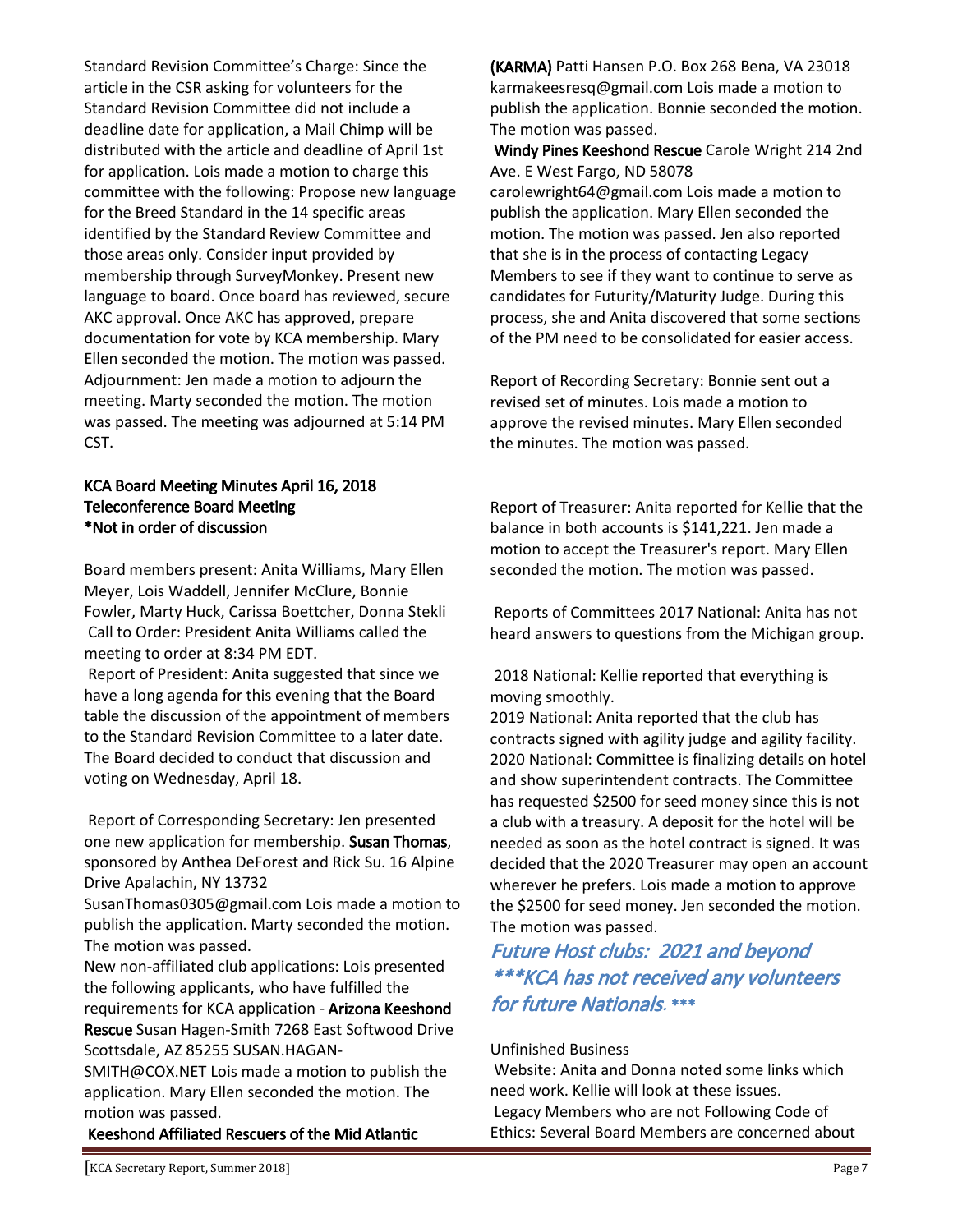one Legacy Member who is not following KCA's Code of Ethics in breeding. This will be addressed at a future meeting.

"Award Fund" fund-raising plan: Mary Ellen's committee has a preliminary list of possible fundraising possibilities and will further discuss this at May meeting. Lois will make "pay-it-forward" requests for this year's KCA National Banquet Awards. Kellie will have KCA lapel pins made to sell at this year's National as a fund-raiser.

Futurity/Maturity judge policy: Mary Ellen Meyer will report in May. Electronic mailing of Secretary's Report: Jen will prepare some information for presentation at the Annual Meeting about a future cost for receiving a hardcopy of the CSR and concerning transferring information traditionally presented in the CSR to links to the website. The Corresponding Secretary's duties will need to be changed in the PM per what is included in the CSR and how it is distributed.

#### New Business Epilepsy study:

## \*\*\*Debbie Lynch is beginning a study of epilepsy in Keeshonden and she would like to solicit blood samples from affected dogs.

Agility HIT Medallion: Jen made a motion to add an agility HIT Medallion at the National, since the Board has recently set the criteria for HIT for the National. Lois seconded the motion. The motion was passed.

AKC PAC: AKC would like to encourage National Parent Clubs to inform their members about the importance of supporting its PAC lobbying group. The Board decided to announce this at the Annual Meeting and to include a yearly reminder in the CSR.

April 2021 BKC Specialty: Jeanne Buente asked that Buckeye's April specialty in April, 2021 be approved by KCA now, since the club has relinquished its April, 2020 specialty date to accommodate the April dates of the 2020 National Specialty. Jen made a motion to approve the April specialty date for Buckeye. Mary Ellen seconded the motion. The motion was passed. Michelle Moriarity requested that Heritage Trail Specialties on April 6 and 7, 2019 be approved by KCA. Kellie made a motion to approve the April specialty for Heritage Trail. Mary Ellen seconded the motion. The motion was passed. October/November 2019 KFCS Specialty Angie

Malanick asked that KCA approve the weekend of October 31-November 3, 2018 for two supported entries and two concurrent specialties hosted by Keeshond Fanciers of the Central States. Lois made a motion to approve the dates. Jen seconded the motion. The motion was passed.

New Check Signers: Donna made a motion that the President, Anita Williams, and Treasurer, Kellie Siekierski have the authority to sign checks for KCA. Jen seconded the motion. The motion was passed.

Policy Manual Change for Keeshond Club of America name:

Although our Policy Manual contains information about the permitted use of the KCA logo, it does not address the permitted use of the "Keeshond Club of America" name. Lois suggested the following addition to the PM pertaining to the use of the parent club

name. The name "Keeshond Club of America" may not be used by any KCA member as part of another club name, as part of a social media page, or as part of any publication or website. The "Keeshond Club of America" name is intended to reference only the parent club of the Keeshond breed licensed by the American Kennel Club, publications and web sites of the organization. There should be no implication of endorsement by KCA of any programs or other activities not approved by the KCA Board of Directors. Members are welcomed and encouraged to reference themselves as members in good standing of KCA, reference HOF dogs or those pending KCA confirmation, advertise wins and placements at KCA shows, and other

awards offered by KCA. Lois made a motion to add this new section to the Policy Manual. Jen seconded the motion. The motion was passed with one abstention.

Meet The Breeds in Orlando: Kellie reported that after speaking with Sandalfoot members, the problem with presenting the "Meet the Breeds" booth was only for this past December and that the club intends to continue presenting the booth in the future.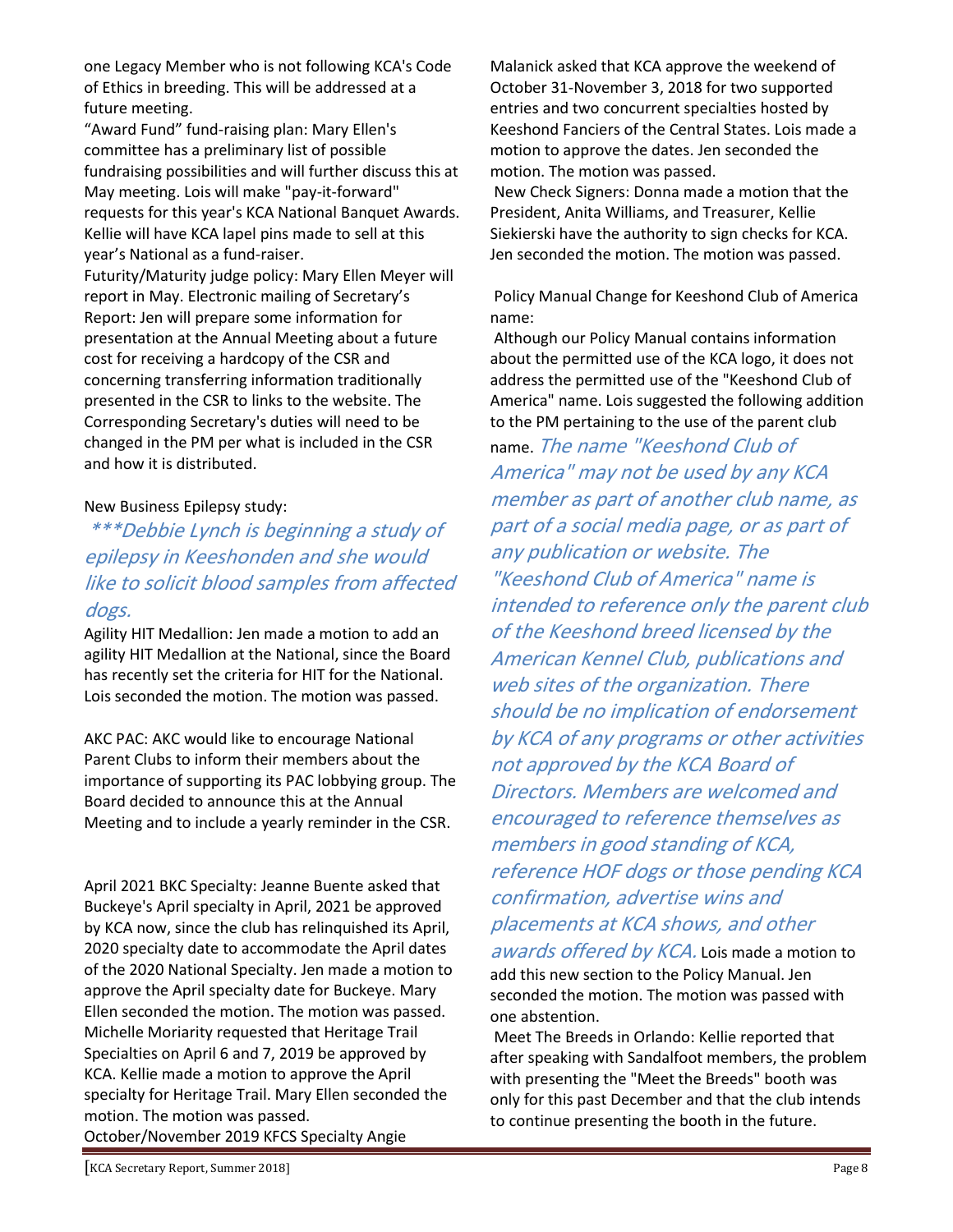Bonnie will contact Edna Corley and Rick Su to get more details.

Rescue Grant for KARMA: Debbie Hodges recommended Lois made a motion to accept Debbie's recommendation to give KARMA a \$2000 grant from the Rescue Fund money. Kellie seconded the motion. The motion was passed.

Judge Mentor Renewal: Donna Smith reported that Jen McClure has completed her Mentor renewal process. Lois made a motion to approve Jennifer McClure's mentor renewal. Mary Ellen seconded the motion. The motion was passed.

Logo Use for 2020 National: Michelle Roybal asked permission for use of KCA logo on materials for the 2020 National. Lois made a motion to permit the use of the KCA logo on trophies, but the motion does not permit a vendor using the KCA logo for profit until the Board further discusses that. Jen seconded the motion. The motion was passed.

OFA Stats and AKC Registration Stats: Anita suggested that both the OFA stats submitted by Tawn Sinclair and the AKC registration stats be reported in the next CSR by way of links to the information. Kellie will also get the information on the website.

Adjournment: Mary Ellen made a motion to temporarily adjourn the meeting. Jen seconded the motion. The motion was passed. The meeting was adjourned at 10:58 PM EST.

#### The Board reconvened on Wednesday, April 18 at 8:35 PM EDT to discuss the make-up of the Keeshond Standard Revision Committee:

The Board received 26 applications for membership on this committee. It was decided that the Revision Committee would be best if it were comprised of nine or fewer members. After discussion, regional considerations and a secret ballot vote, the following members were selected for this committee:

Beth Blankenship Carissa Boettcher Jeanne Buente Kristen Cullen Kristen Dowd Mary Ellen Meyer Joanne Reed Donna Smith Jennifer Sturgeon Diane Wright Due to ties in voting, the committee is comprised of 10 people. Anita will send a letter to all the candidates thanking them for their interest and

informing them of the Board's decision. Website: Lois made a motion to allow Kellie and Alecia to make structural changes to the KCA website as needed without Board approval. Mary Ellen seconded the motion. The motion was passed. Adjournment: Jen made a motion to adjourn. Donna seconded the motion. The motion was passed. The meeting was adjourned at 10:15 PM EDT. Respectfully submitted, Bonnie Fowler

\*\*\*We are putting together a small group of people to encourage the submission of samples for canine epilepsy research. Our goal is 50 samples, we currently have 3. The dogs should be affected with epilepsy and we need samples regardless of age or family.

Please look at this information and see if you can help. We have a Facebook page, Keeshond Health Today, and will be putting up a link so people can just download the forms. There is no cost for participation. The only cost is shipping.

The epilepsy survey is on the hotlink http://www.canineepilepsy.net/forms.html You will also find a lot of information about current canine epilepsy research.

Sincerely, Debbie Lynch dlnpoconsutl@gmail.com http://www.canineepilepsy.net/forms.html

#### KCA BOARD MEETING MINUTES MAY 20, 2018 LAWRENCE, KANSAS

\*\*Not in order of discussion

Board Members Present: Anita Williams, Mary Ellen Meyer, Lois Waddell, Jennifer McClure, Bonnie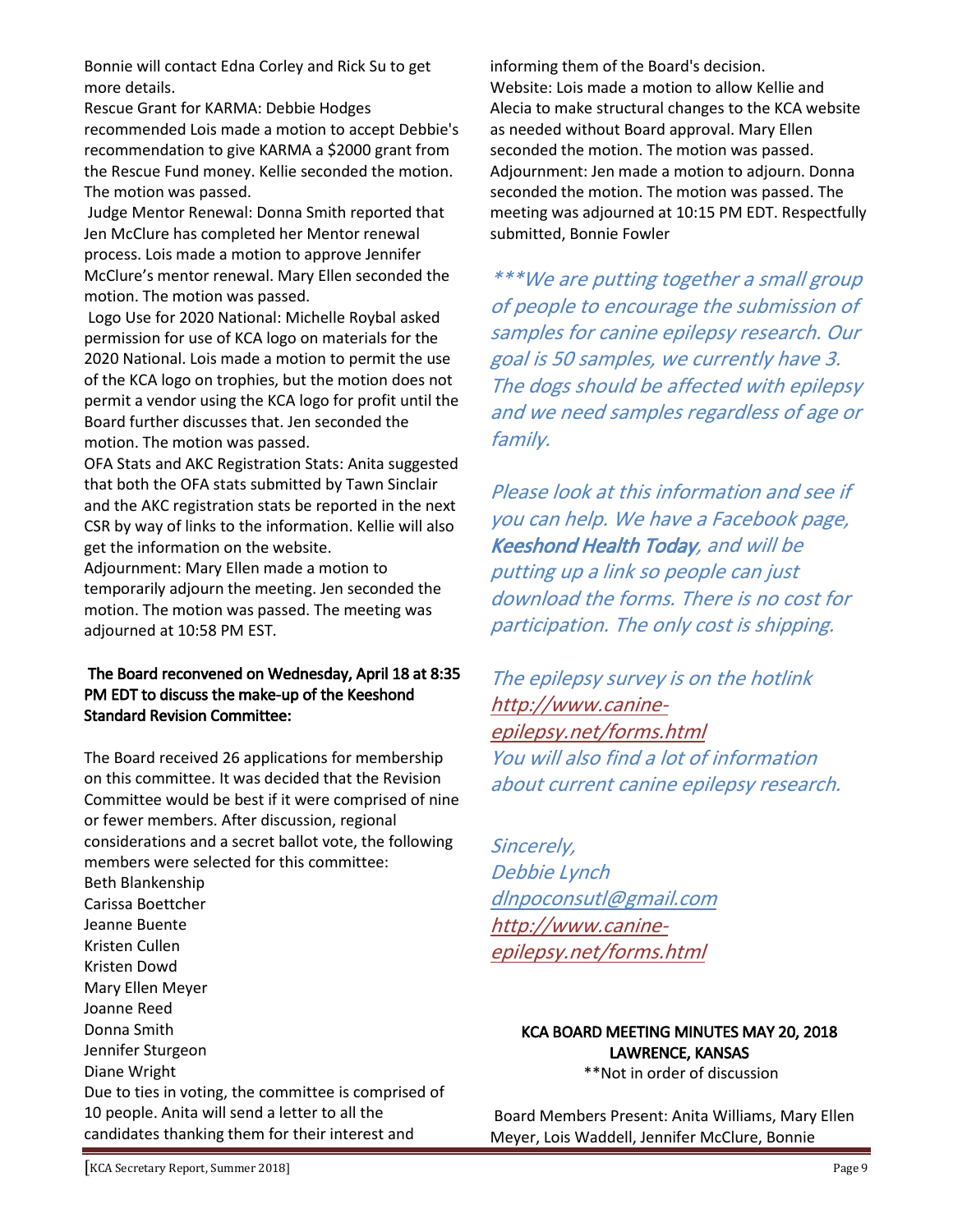Fowler, Kellie Siekierski, Carissa Boettcher, Donna Stekli Absent: Marty Huck

Call to Order: President Anita Williams called the meeting to order at 8:41 AM CDT. Report of President: Anita asked Jennifer and Kellie to review the Policy Manual's description of the Corresponding Secretary's Report with a goal of revising verbiage to include using links to website and other sites for most current information. Jennifer will present new wording for the Policy Manual change

Report of Corresponding Secretary: Jen presented the following New Member applications: Laurie and Marshall Rice, sponsored by Patti Hobbs and Kristen Jackson Dowd 119 Pebblebrook Lane Troy, IL 62294 Jen made a motion to publish application. Mary Ellen seconded the motion. The motion was passed.

Report of Recording Secretary: Bonnie reported that she had not received any additions or corrections to the minutes. Lois made a motion to approve the minutes. Mary Ellen seconded the motion. The motion was approved.

Report of Treasurer: Kellie reported a total of \$144,154.63 in our banking accounts. Reports of Committees 2017 National: Donna worked with several different members to locate the budget information still needed. Anita reported that this information is close to being supplied by one resource Donna contacted. With this information, the books will be closed.

#### 2018 National: No report.

2019 National: Anita reported that shows have AKC approval. Judges have been hired 2020 National: Hotel and Show Superintendent are under contract. A number of the committee members will be shadowing the chairpersons of the 2017 National. In order for the 2020 Committee to open a checking account, the Board must pass a resolution allowing Gregg Berman and Fred Donovan permission to be signers on this new KCA account. Carissa made a motion to pass such a resolution. Mary Ellen seconded the motion. The motion was passed.

Future host clubs: Since Jen mentioned the need for Host Clubs after 2020 in her latest new applications email, she and Bonnie will compose a letter after this year's National to be sent to all the Regional Clubs.

Anita noted that this should also be a topic at the Annual Meeting.

Annual Committee Reports: Annual reports from committees were reviewed.

AKC Delegate: Rick Su is willing to continue.

AKC Gazette Columnist: No report.

Awards Coordinator: Anita Williams is willing to continue.

Awards Statisticians Conformation Statistician: Anita Williams is willing to continue.

Obedience - Pam Hildebrand and Margaret Bissell are willing to continue.

Agility - Kimberly Smith is willing to continue. Junior Handlers - Kellie Siekierski is willing to continue.

ROM-ROMX - Anita Williams is willing to continue. 25 Year Pins - Kellie Siekierski will continue to serve. Breeders Education: Deb Tousey is willing continue. Futurity/Maturity Coordinator: Tracee is willing to continue. She had several questions which the Board addressed. The Board would like Tracee to continue to track CHIC numbers. The Board agrees that Futurity forms should be available in the open as well as Members Only section of the website.

Health Committee: Tawn and her committee members are willing to continue. The Board would like to have more timely reports from this committee to better educate the kees community via our website

Heart & Cards: Mary Ellen Meyer is willing continue. A total of 32 cards were mailed out In 2017: 8 due to death

#### 24 Get Well cards

The Board will remind members at the Annual Meeting that \*\*\*Mary Ellen needs the membership's help in learning about members in need of a card.

Historian: Mary Ellen reported that she is in the process of organizing the boxes of history. Some of the material may be scanned to minimize storage and to make the information available on the website. HOF/ROM Custodian: Kellie Siekierski is willing to continue. Lois made a motion that  $***$  AKC or KCA titles earned after HOF, ROM, ROMX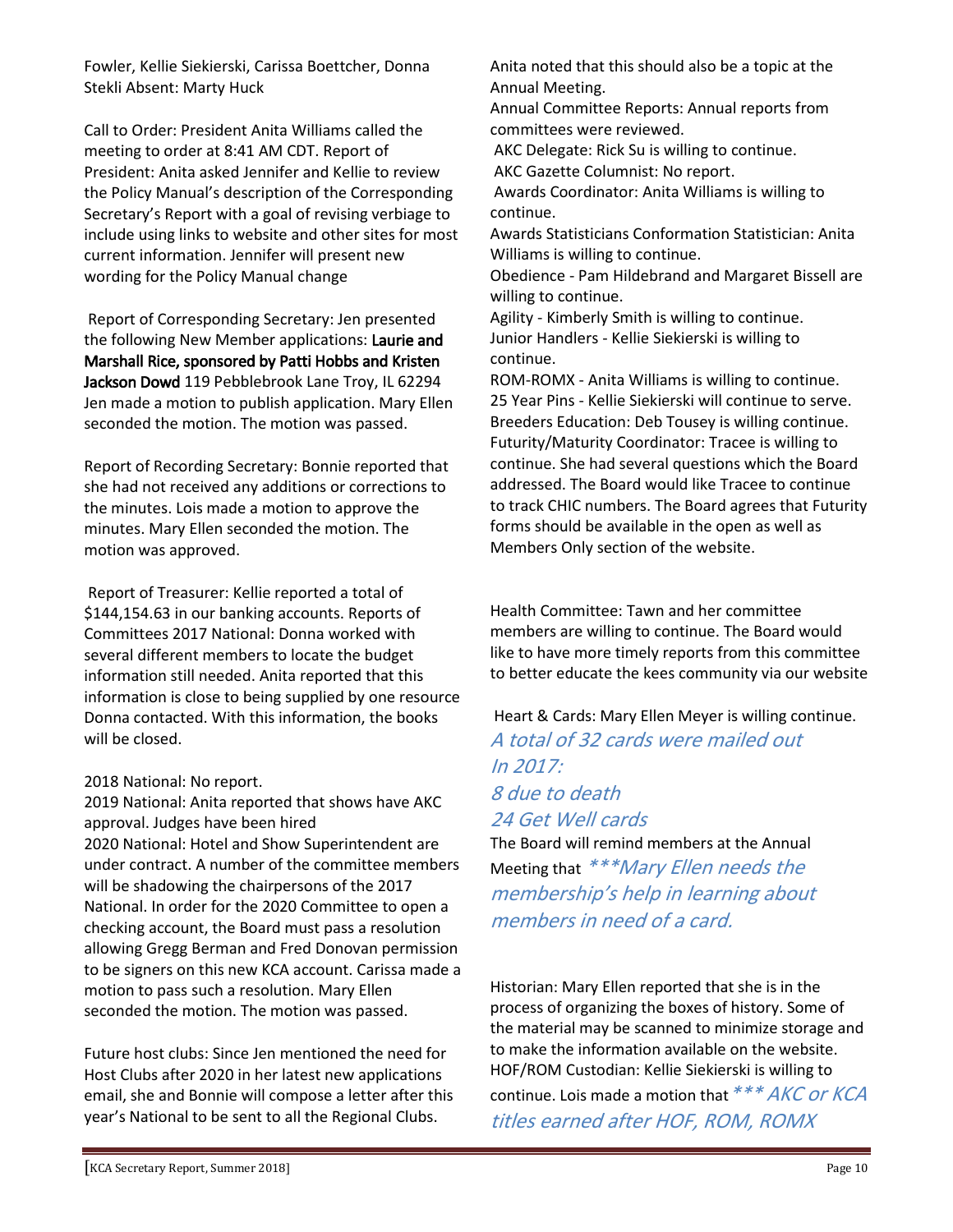### status is achieved will not be added to original listing of dog or bitch. Carissa

seconded the motion. The motion was passed. Information and Breeder

Referral Coordinator: Mary Bennell is willing to continue.

Judges Education: Donna is willing to continue. The Board would like a detailed report about what this committee has participated in during this year.

KCA Awards Trophy Coordinator: No report. KCA Medallions Coordinator: No report.

KCA Medals of Achievement Coordinator: Chris Pawlenty is willing to continue. Chris suggested several obedience title medallions that she thinks should be added in order to keep obedience medallions in line with those given in agility. Lois

made \*\*\*a motion to retroactively add 'New Title Medallions' for the Preferred Obedience titles for Novice (PCD), Open (PCDX), Utility (PUTD), Utility Dog Excellent (PUDX) and Obedience Champion (POC) along with the new rally titles, Rally Master (RM) and Rally

Champion (RACH). Mary Ellen seconded the motion. The motion was passed

KCA National Specialty Coordination Committee: The members are willing to continue. Legislative Liaison: Donna Powell is willing to continue.

KCA Membership Application Coordinator: Brenda Waite no longer wishes to serve. The Board will find another coordinator to replace Brenda.

MAPP: Dee Wingfield is willing to continue. Dee will speak about MAPP at the membership meeting. Meet the Breeds Booth Coordinator: Rick Su is willing to continue. Rick reports that the booth materials need to be updated.

New Member Packets: Mar Burnham is willing to continue.

Rescue Referral Coordinator: Debbie Hodges is willing continue.

Ways and Means: Elizabeth will have Legacy

brochures at this National.

Website Coordinators/Webmaster: Alecia Novak and Kellie Siekierski are willing to continue.

#### Unfinished Business

Zumper Pet-Friendly Housing: The Board decided not to include a link to this service on the KCA website. 2020 Vendor Use of Logo: I Sew 4 U would like to use KCA logo for embroidery items. The Board decided that Michelle Roybal may discuss a royalty paid usage of KCA logo during the week of the 2020 National Specialty.

Legacy Award nominees: Anita presented the report of Marty Huck's Legacy Committee. The list of 2018 Legacy nominees is Darlene Bosch, Jan Corrington, Susan Cullen, Janit Johnson, Joan Magliozzi, Tawn Sinclair and Holly Wisner. Kellie made a motion to accept the list. Lois seconded the motion. The motion was passed.

Futurity/Maturity Judge Policy: Jen made a motion to add the wording presented by Anita clarifying Judges' Eligibility, Selection and Restrictions in the KCA Futurity/Maturity Policies. Carissa seconded the motion. The motion was passed.

Follow up on Meet the Breeds in Orlando: Bonnie reported that Edna Corney said that Sandalfoot will continue to provide the Meet the Breeds booth. Her group does need help in setting up/dismantling the booth and needs more volunteers with dogs for day of event.

The Board recessed for lunch at 12:35 PM CDT and reconvened at 1:45 PM CDT.

#### New Business:

Top Owner Handler Award: A member suggested that KCA present a Top Owner Handler Award at the annual banquet. This subject was discussed by noting that a motion was passed at our November meeting to award each year's AKC Top Owner-Handler a certificate at the Awards Banquet.

TKE for Juniors: A member suggested that KCA hold a "Top 20" for Juniors to encourage more Juniors to show. At this time, the Board thinks that there are not enough Juniors showing kees to warrant this special event.

Junior European Open Agility: The Board received a request from Karen O'Neil for a grant to help Claire attend the EOJ. The Board feels that KCA has supported Claire enough monetarily in the past and does not plan to offer more support this year.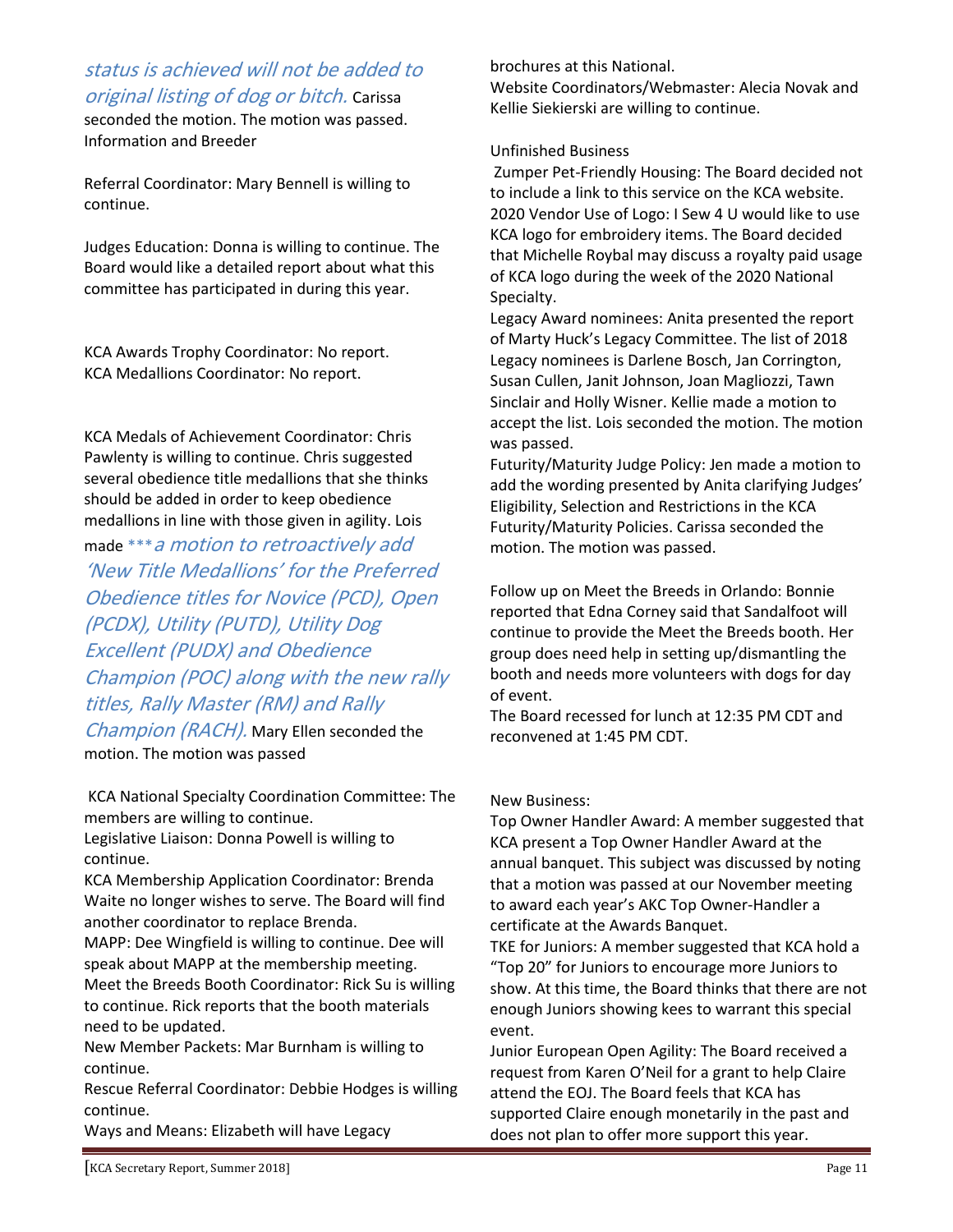AKC Lifetime Achievement Award Nominees: The Board decided not to submit any nominees. Policy Manual changes: Bonnie presented three new committees (FaceBook Page Coordinator, KCA Junior Versatile Mentor Coordinator, MAPP Coordinator) to be added to the Policy Manual. She also offered an updated 25 year pin Member Recognition Letter. Jen made a motion to accept the changes to the Policy Manual. Donna seconded the motion. The motion was passed.

Trademarking KCA Logo and Name: Donna suggested that the club look into trademarking the KCA logo and name.

AKC Marketplace: Donna reported that AKC Marketplace has several volume breeders on its site all the time. She is going to question our AKC representative about how AKC monitors this Marketplace and its use of stock photos.

AKC Museum of the Dog - The Clubs Wall of Fame: AKC is asking Parent Clubs to donate \$2500 for its New York Museum. Any clubs who donate this amount will be included on a special "Wall of Fame." Since the Board does not feel comfortable donating such a large sum at this time, Carissa made a motion to ask Rick Su to take on raising funds and procuring pledges for the KCA donation. Kellie seconded the motion. The motion was passed Nominating Committee: Anita announced that the

Nominating Committee for the 2018 Board election will need to nominate a slate for the expiring terms of Bonnie Fowler, Kellie Siekierski and Lois Waddell, Anita appointed herself as the Chair of the Nominating Committee, since she has never served in this position and she is the senior member of the Board.

The Nominating Committee must be introduced at the Annual Meeting. The Board suggested the following possible committee members - Melinda Hughes, Kathi Fleischer, Bonnie Hammond Brown, Bonnie Davis, Joy Crisler, Pat Harrigan and Heather Myers.

Annual Meeting Agenda: The Board set the agenda for the Annual Membership Meeting.

Adjournment: Donna made a motion to adjourn the meeting. Mary Ellen seconded the motion. The motion was passed.

The meeting was recessed at 3:49 PM CDT. The Board reconvened on May 27 at 9:42 PM CDT in Lawrence, Kansas.

Board members attending: Anita Williams, Lois Waddell, Jennifer McClure, Kellie Siekierski, Carissa Boettcher and Bonnie Fowler. Absent: Mary Ellen Meyer, Donna Stekli, Marty Huck

Lois reported that \*\*\* Mar Burnham is willing to become the KCA Membership Application Coordinator.

Corresponding Secretary: Jennifer McClure presented several New Member Applications - Chantalle Carroll and Dan Gallant, sponsored by Karen Godfrey and Nancy Cameron 13-51109 Range Road 271 Spruce Grove, Alberta T7Y 1G7 Canada beaukees@gmail.com Tammy and Vern Sweet sponsored by Kristen Dowd and Karen Godfrey 4089 Standpipe Rd, Shortsville, NY 14548, 585-289-2087 ruttkay.ts@gmail.com Leslie Collins sponsored by Kristen Dowd and Karen Godfrey 4084 Standpipe Rd Shortsville, NY 14548. Kellie made a motion to publish the application. Carissa seconded the motion. The motion was passed.

Carissa made a motion to adjourn the meeting. Kellie seconded the motion. The motion was passed. The meeting was adjourned at 9:51 PM CDT. Respectfully submitted, Bonnie Fowler

> KCA Board Teleconference Meeting June 18, 2018

\*\*Not in order of discussion Board members present: Anita Williams, Mary Ellen Meyer, Lois Waddell, Jen McClure, Bonnie Fowler, Kellie Siekierski, Donna Stekli, Carissa Boettcher, Marty Huck

Call to Order: President Anita Williams called the meeting to order at 8:38 PM EDT. Report of President: No report.

Report of Corresponding Secretary: Jen reported that she had one new application - Claire O'Neil, sponsored by Liz McKnight and Marty Huck 1404 Mipaty Lane Carmichael, CA 95068 claireoneil40@gmail.com Jen made a motion to publish the application. Lois seconded the motion. The motion was passed. The two tabled applications from the May meeting will remain tabled until further information is gathered. Report of Recording Secretary: Bonnie reported that she sent out the final draft of the May minutes today.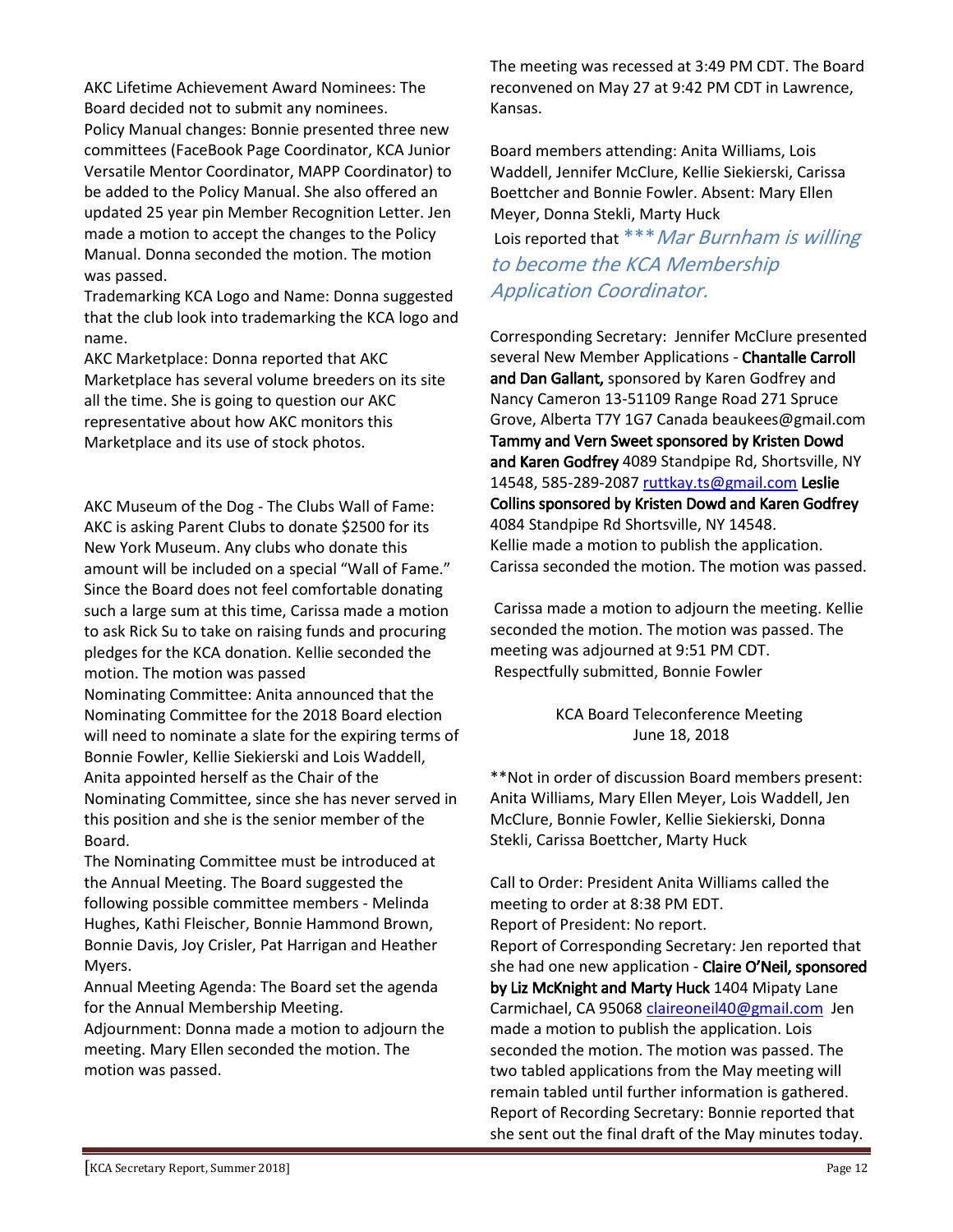Mary Ellen made a motion to approve the minutes. Lois seconded the motion. The motion was passed. Report of Treasurer: Kellie reported a total balance of \$139,561 on May 20, 2018. Mary Ellen made a motion to accept the Treasurer's report. Lois seconded the motion. The motion was passed. For the current meeting, Kellie reported a total balance of \$142,771. Jen made a motion to accept the Treasurer's report. Mary Ellen seconded the motion. The motion was passed.

#### Reports of Committees

2017 National: Anita reported that each club made about \$2300 on the show.

2020 National: Bonnie reported that the National Committee is looking into holding two agility trials. The Agility Chairperson has talked with agility folks in the area and found out that there is support for two trials, which would provide more income for agility to offset its cost.

## Future Host clubs: \*\*\* No club has volunteered to host for the 2021 National. Donna Stekli

wrote an article for the upcoming CSR soliciting volunteers.

Judges' Education: Donna Smith reported that Rick Su has completed the requirements to become a new mentor. Bonnie made a motion to approve Rick as a mentor. Lois seconded the motion. The motion was passed. Donna reported that Jeannine DeWald has completed the requirements for renewel. Jen made a motion to approve Jeannine's renewal. Lois seconded the motion. The motion was passed. Donna also submitted a report covering the last year's mentoring activities.

Awards Trophy Coordinator: Traci Wasser is willing to continue.

Membership Application Coordinator: Mar Burnham agreed to replace Brenda Waite as coordinator. Lois made a motion to approve Mar as the Membership Application Coordinator. Jen seconded the motion. The motion was passed.

Rescue coordinator: Debbie Hodges is willing to continue. Debbie suggested that the website list rescue contact information. Dee Wingfield volunteered to produce and sell a Rescue Calendar with profits going to KCA Awards funding. AHistorian: Mary Ellen has contacted Carol Cash about donating her magazines to the archives.

Award Fund fund-raising plan: Several year-end trophies possibilities were discussed. The Board decided to let the appointed committee discuss possibilities.

TKE for Juniors: The Board recognizes that action needs to be taken to encourage Junior Handlers. Although the Board recognizes that it is important to encourage Juniors, it may involve more input from the KCA membership.

Owner-Handler Award Clarification: Carissa made a motion that the top Owner Handler Certificate be awarded to a KCA member. Marty seconded the motion. The motion was passed. Meet The Breeds in Orlando: Sandalfoot Keeshond Club of Central Florida is willing to continue hosting this event. Mary Ellen made a motion to allot the Meet the Breeds in Orlando \$500 to use for its booth construction and volunteers, pending receipt submission. Jen seconded the motion. The motion was passed.

Trademarking Logo and Name: Donna investigated the costs of trademarking our name and logo. Mary Ellen made a motion to add an unregistered "TM" to our logo, which will discourage its usage without KCA permission. Jen seconded the motion. The motion was passed.

New Business AKC Championship Medallions: Lois made a motion for KCA to buy all the appropriate medallions for the AKC National Championship Show. Mary Ellen seconded the motion. The motion was passed.

KCA Awards Slide Show: Kellie will send the information from the KCA Awards slide show to be placed on our website, FB page and in CSR.

Adjournment: Mary Ellen made a motion to adjourn the meeting. Jen seconded the motion. The meeting was adjourned at 10:58 PM EDT.

Unfinished Business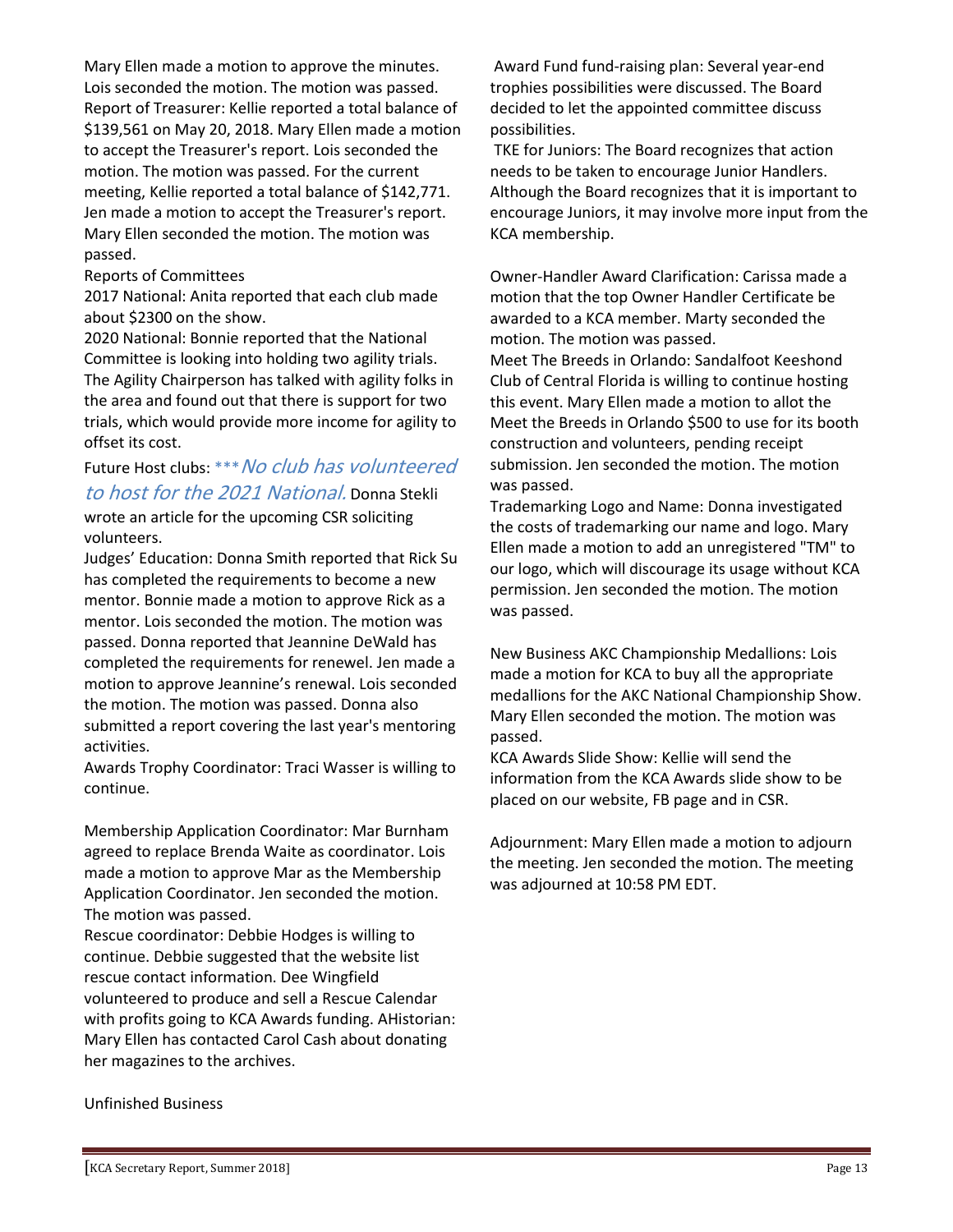\*\*\*KCA is very proud of Claire O'Neil as the AKC Scholorship recipient please visit the following link: AKC Spotlight on Jr Handler Claire O'Neil .... AKC Scholarship Recipient. https://akc.tv/watch/6/1364/episode/claire-oneil-junior-scholarship-recipientinterview/?ctx=/watch/5/1173/season/clips/

Here are some links to the KCA webpage with the most recent AKC and OFA statistics for our breed

http://keeshond.org/node/690 - AKC stats

http://keeshond.org/node/674 - OFA stats

#### Website reminders

\*\*\*Specialty Results To: Alecia Novak at KCA\_updates@outlook.com to be posted on the KCA website. Professional "win" photographs of the specialty placements will also be posted when submitted.

A copy of specialty marked catalogs should be sent to Historian, Mary Ellen Meyer 810 Ontario Ave. Oostburg, WI 53070, (920) 901-1651, markwrightkeeshond@yahoo.com

## For updates and website changes contact:

Kellie: kcawebupdates@gmail.com

All stats updates for conformation, obedience, rally, agility, juniors Statistics on rankings thru the year and end of year stats HOF and ROM/ROMX additions

Anything related to stats on the breed Specialty wins posts Adding National specialty winners

Secretary Reports

Updating policy changes in policy manual on website

Alecia: KCA updates@outlook.com

Specialty wins posts Updating yearly listing of active breeders Updating membership list adding new members Adding deleting people to members only section Monthly calendar events Updating future dates for breed seminars from Donna Updates add ons for health information Change out add new pictures to website maintain photo library Add information under members only such as articles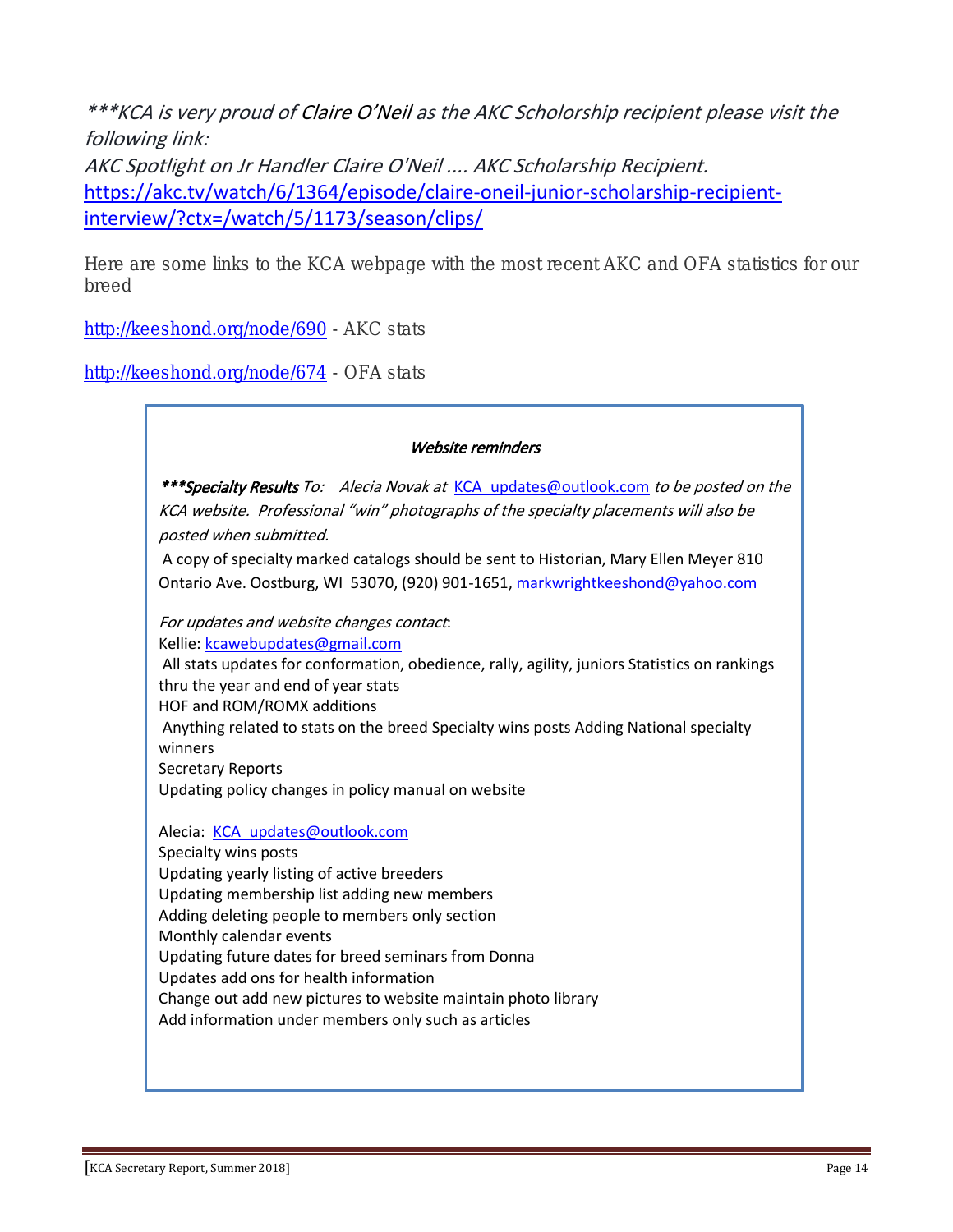**Welcome New Members!** The following members were published. Having received no objections, these are your newest KCA members: Deborah Brandes, Janette Hattas, Susan Malmstrom, Susan Thomas, **Haley** Nitz, Terry Lewin and Jacqueline Cicale.

KCA has Recognized the following unaffiliated rescue groups: Keeshond Affiliated Rescuers of the Mid Atlantic (KARMA) Patti Hansen

P.O. Box 268 Bena, VA 23018 karmakeesresq@gmail.com

#### Windy Pines Keeshond Rescue

Carole Wright 214 2nd Ave. E West Fargo, ND 58078 carolewright64@gmail.com

#### Arizona Keeshond Rescue

Susan Hagen-Smith 7268 East Softwood Drive Scottsdale, AZ 85255 SUSAN.HAGAN-SMITH@COX.NET

## **MEMBERSHIP APPLICATION**

The Board reviewed the following applications, recommending these applicants as prospective members. Send written comments and supporting documents to the Corresponding Secretary within 30 days of this report. Additional information may be requested. Applicants will be notified of any negative comments and given the opportunity to review and respond. Such applications will be held over until the next Board meeting for Board review.

\*\*Please submit sponsor letters to:

Mar Burnham P.O. Box 44266 Phoenix, AZ 85064-4266

| Marshall and Laurie Rice Sponsored by Patti Hobbs and Kristen                                               | Claire O'Neil sponsored by Liz McKnight and Martha Huck  |
|-------------------------------------------------------------------------------------------------------------|----------------------------------------------------------|
| Dowd                                                                                                        | 1404 Mitpaty Lane                                        |
| 119 Pebblebrook lane                                                                                        | Carmichael, CA 95608                                     |
| Tray, IL 62294                                                                                              | 916.335.6086 claireoneil40@gmail.com                     |
| 618.667.2924 Lorice@charter.net                                                                             |                                                          |
| <b>Chantalle Carroll and Dan Gallant sponsored by Karen</b>                                                 | Tammy and Vern Sweet sponsored by Kristen Dowd and Karen |
| <b>Godfrey and Nancy Cameron</b>                                                                            | Godfrey                                                  |
| 13-51109 Range Rd 271                                                                                       | 4089 Standpipe Rd                                        |
| Spruce Grove AB T7Y1G7                                                                                      | Shortsville, NY 14548                                    |
| 780.554.0825 beaukees@gmail.com                                                                             | 585-289-2087 ruttkay.ts@gmail.com                        |
| Leslie Collins sponsored by Kristen Dowd and Karen<br>Godfrey<br>4084 Standpipe Rd<br>Shortsville, NY 14548 |                                                          |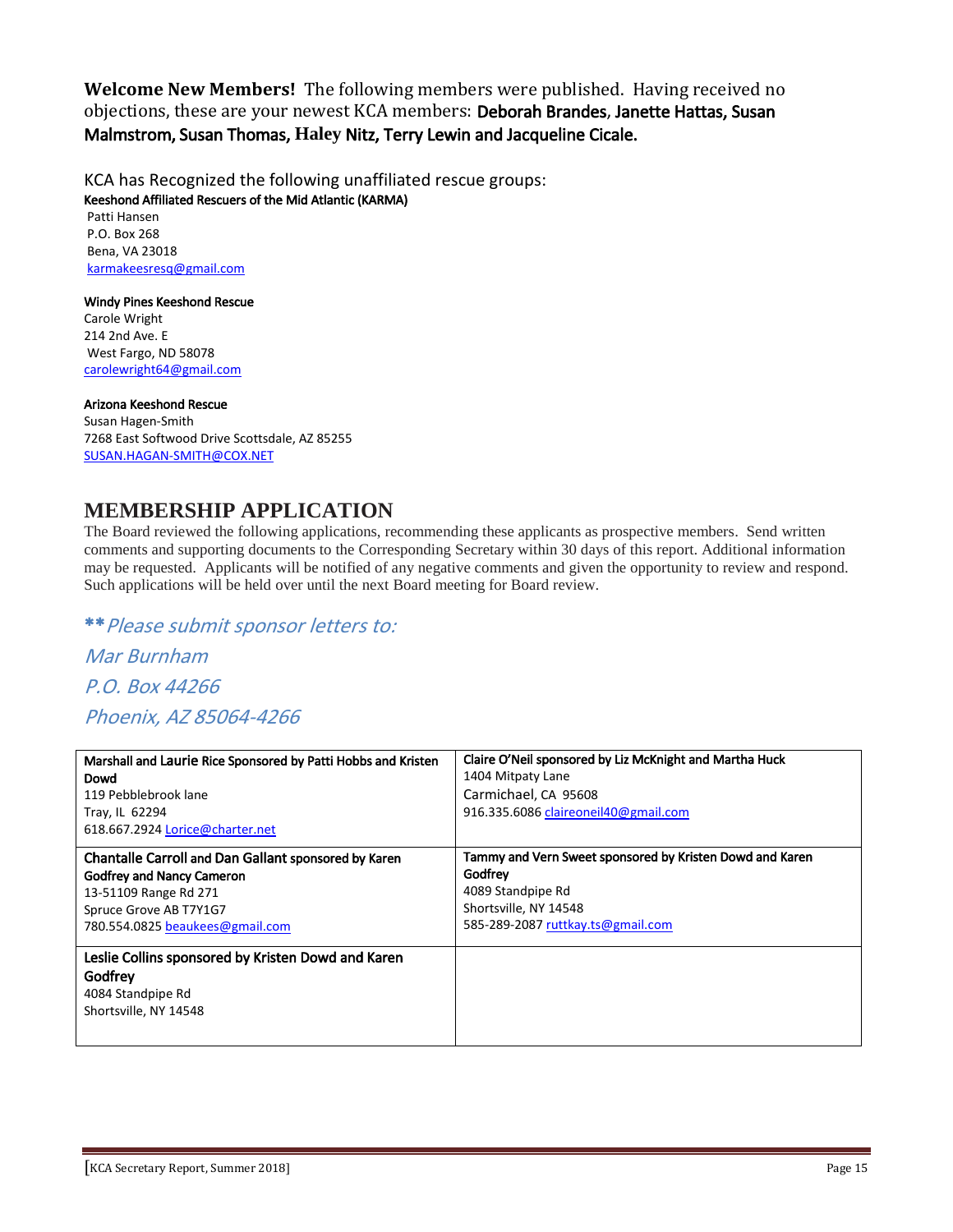#### KCA Treasuerer's report

| <b>FYTD throu</b><br>6/17/18                                                     | 9/1/2018<br><b>Beginning</b> |                          | <b>Actual</b>   |                    |           | 6/17/2018             |
|----------------------------------------------------------------------------------|------------------------------|--------------------------|-----------------|--------------------|-----------|-----------------------|
|                                                                                  | <b>Balance</b>               |                          |                 |                    |           | <b>Ending Balance</b> |
| <b>Restricted funds:</b><br><b>Health</b>                                        | 2,950                        | <b>Revenues</b><br>1,705 | <b>Transfer</b> | <b>Expenditure</b> |           | 4,655                 |
| <b>MAPP</b>                                                                      | 1,195                        | 960                      |                 |                    |           | 2,155                 |
| <b>Rescue</b>                                                                    | 6,869                        | 2,385                    |                 |                    | 1,500     | 7,754                 |
| Awad                                                                             | (7,509)                      | 2,170                    |                 |                    | 977       | (6,316)               |
| <b>Total</b>                                                                     | 3,505                        | 7,220                    |                 |                    | (2, 477)  | 8,248                 |
| <b>Dues and late</b><br>fees<br><b>Filings</b><br><b>Illustrated</b><br>standard |                              | 8,234                    |                 |                    |           |                       |
| <b>Donantions</b>                                                                |                              |                          |                 |                    |           |                       |
| <b>Interest</b>                                                                  |                              | 56                       |                 |                    |           |                       |
| Other                                                                            |                              | 5,165                    |                 |                    |           |                       |
| <b>Advertising</b><br><b>Agility</b><br>Awards                                   |                              |                          |                 |                    |           |                       |
| <b>Bank fees</b>                                                                 |                              |                          |                 |                    | 0         |                       |
| <b>Board expenses</b>                                                            |                              |                          |                 |                    | (775)     |                       |
| <b>Breeders'</b>                                                                 |                              |                          |                 |                    |           |                       |
| education                                                                        |                              |                          |                 |                    | (805)     |                       |
| <b>Database</b><br><b>Elections</b>                                              |                              |                          |                 |                    |           |                       |
| <b>Hearings</b>                                                                  |                              |                          |                 |                    | (1,408)   |                       |
| <b>Health Survey</b>                                                             |                              |                          |                 |                    |           |                       |
| <b>Hearts and</b>                                                                |                              |                          |                 |                    |           |                       |
| <b>Flowers</b><br><b>Illustrated</b>                                             |                              |                          |                 |                    | (70)      |                       |
| <b>Standard</b><br><b>Insurance</b>                                              |                              |                          |                 |                    | (1,499)   |                       |
| Judges                                                                           |                              |                          |                 |                    |           |                       |
| education                                                                        |                              |                          |                 |                    | (1, 148)  |                       |
| <b>Meet the breeds</b>                                                           |                              |                          |                 |                    | (95)      |                       |
| Other                                                                            |                              |                          |                 |                    | (605)     |                       |
| <b>National</b><br><b>Specialty</b><br>New member                                |                              |                          |                 |                    | (500)     |                       |
| packets<br>Nominating                                                            |                              |                          |                 |                    |           |                       |
| committee<br>Obedience/agility                                                   |                              |                          |                 |                    |           |                       |
| reports                                                                          |                              |                          |                 |                    | (325)     |                       |
| Postage                                                                          |                              |                          |                 |                    | (425)     |                       |
| Secretary's                                                                      |                              |                          |                 |                    |           |                       |
| expenses<br>Treasurer's                                                          |                              |                          |                 |                    | (805)     |                       |
| expenses                                                                         |                              |                          |                 |                    | (423)     |                       |
| Website                                                                          |                              |                          |                 |                    | (42)      |                       |
| <b>Total</b>                                                                     | 129,995                      | 13,455                   |                 |                    | (8,926)   | 134,524               |
| <b>Grand Total</b>                                                               | 133,500                      | 20,675                   |                 |                    | (11, 403) | 142,771               |
| <b>Checking</b>                                                                  | 17,944                       |                          |                 |                    |           | 27,160                |
| <b>Savings</b><br><b>Total</b>                                                   | 115,555<br>133,500           |                          |                 |                    |           | 115,611<br>142,771    |
|                                                                                  |                              |                          |                 |                    |           |                       |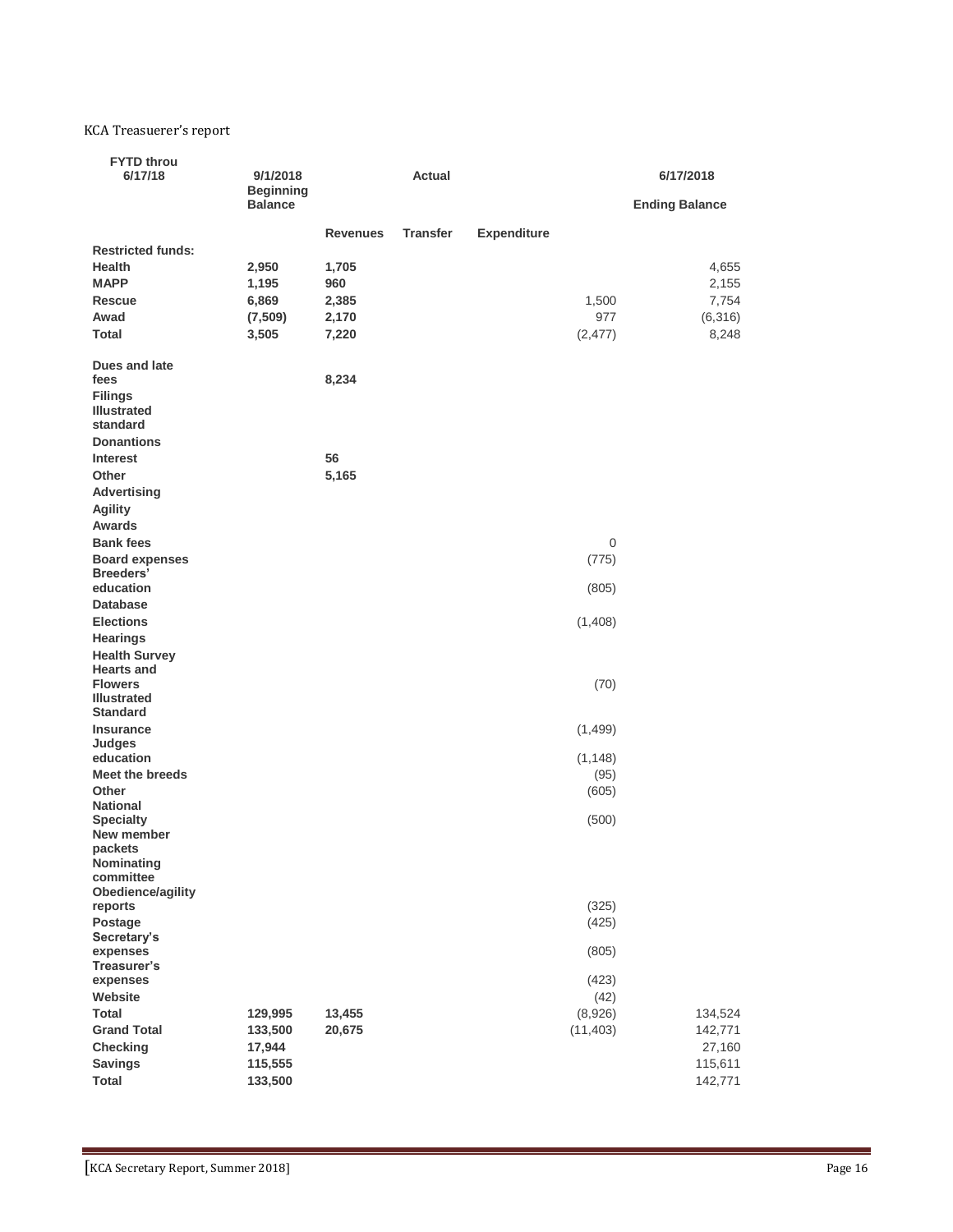

## New Keeshond Clubs Anyone?

Pictured is a map of our kees regional clubs that are "affiliated clubs" of KCA, thus member clubs of AKC. These clubs can hold specialty shows and can go on to hold performance events, agility trials, obedience trials and more. (I included the Central Carolinas Keeshond Club because they are close to getting their AKC accreditation.)

As you can see, we have some big gaps in the USA map. If you are in one of these areas and know of other people that would like to form a club, that is the first step. If you need help doing this or have questions, please contact me (Donna Stekli at dstekli@astarz.com ) or the American Kennel Club.

There seem to be many keeshond related pages on FaceBook. Maybe send out feelers there for some of the areas and see who might be interested in starting a local kees club. Even if you don't want to go for AKC accreditation, you could start a "kees social" club in your area.

How about it? Wisconsin/Minnesota? Texas? Florida/Georgia? Other areas?

What Makes a Good Club? (from AKC)

Whatever type of club you are considering, we've found that every effective dog club:

1. Is composed of members who love purebred dogs and their sport and can work together to serve the best interests of the dogs and the sport.

2. Operates under an approved constitution and bylaws spelling out the orderly and democratic conduct of club business. The Club Relations Department will provide you with our approved sample.

3. Has members who reside in a relatively compact geographic area, and hold events in their community which promote the sport and purebred dogs.

Local specialty clubs serve the interests of a single breed on a local level. These clubs serve their breed by holding conformation shows and/or the performance events for which the breed is eligible. Once a Specialty Club becomes licensed for either conformation or performance events, it may also become licensed for obedience trials, agility trials, and tracking tests.

I'll be waiting for an email! Thank you! Donna Stekli - dstekli@astarz.com